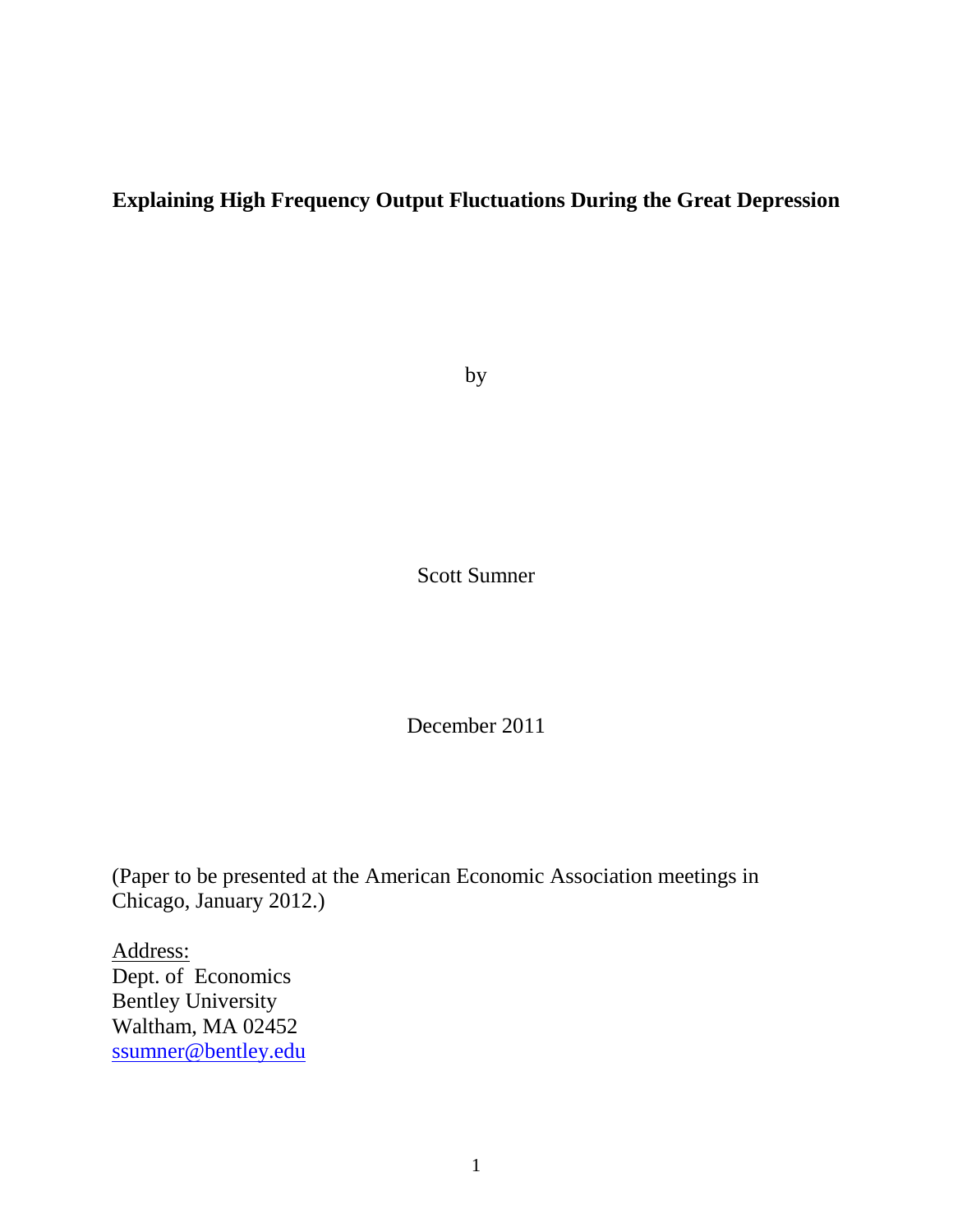#### **Explaining High Frequency Output Fluctuations During the Great Depression**

**"***Real monetary equilibrium in any single country requires the price level to be in harmony with the wage level, so that the margin of profit is sufficient, but not more than sufficient, to induce full activity and full employment.*" (Hawtrey, 1947, p. 45.)

Economists like to explain business cycles with the simplest model possible. In contrast, historians are much more comfortable with complexity, with multiple causal factors. Which approach works best for the Great Depression? I believe both approaches are needed. The Great Depression is both surprisingly simple and extremely complex, depending on the level of abstraction.

In this paper I utilize an unorthodox approach to monetary economics; one that focuses not on changes in the money supply or interest rates, but rather on disturbances in the world gold market. Others have looked at how the gold standard constrained policy during the Great Depression, and/or how the undervaluation of gold after World War I put deflationary pressure on the world economy. These studies gave insights into the structural inadequacies of the interwar monetary system, but they didn"t tell us why a major depression began in America in late 1929, and they certainly don"t explain the 17 high frequency changes in U.S industrial production shown in Table 1.1.

| Period                                                                                                                  | Change in IP                                                         | Period                                                                                              | Change in IP                                            |
|-------------------------------------------------------------------------------------------------------------------------|----------------------------------------------------------------------|-----------------------------------------------------------------------------------------------------|---------------------------------------------------------|
| $9/29$ to $12/30$<br>$4/31$ to $7/32$<br>$10/32$ to $3/33$<br>$7/33$ to $11/33$<br>$5/34$ to $5/35$<br>$1/37$ to $9/37$ | $-29.3%$<br>$-34.8\%$<br>$-9.2\%$<br>$-18.8%$<br>$+3.1%$<br>$-0.9\%$ | $12/30$ to $4/31$<br>$7/32$ to $10/32$<br>$3/33$ to $7/33$<br>$11/33$ to $5/34$<br>$5/35$ to $1/37$ | $+2.5%$<br>$+13.3%$<br>$+57.4%$<br>$+15.9%$<br>$+38.8%$ |
| $9/37$ to $5/38$<br>$11/38$ to 5/39<br>$11/39$ to $5/40$                                                                | $-29.1%$<br>$+1.5%$<br>$-2.0\%$                                      | $5/38$ to $11/38$<br>$5/39$ to $11/39$<br>$5/40$ to $12/41$                                         | $+23.0%$<br>$+22.4%$<br>$+39.8%$                        |

#### **Table 1 Seasonally Adjusted Changes in Industrial Production.\_\_\_\_\_\_\_\_\_\_\_**

Note: These are actual changes, not annualized rates of change. See appendix B for sources of data.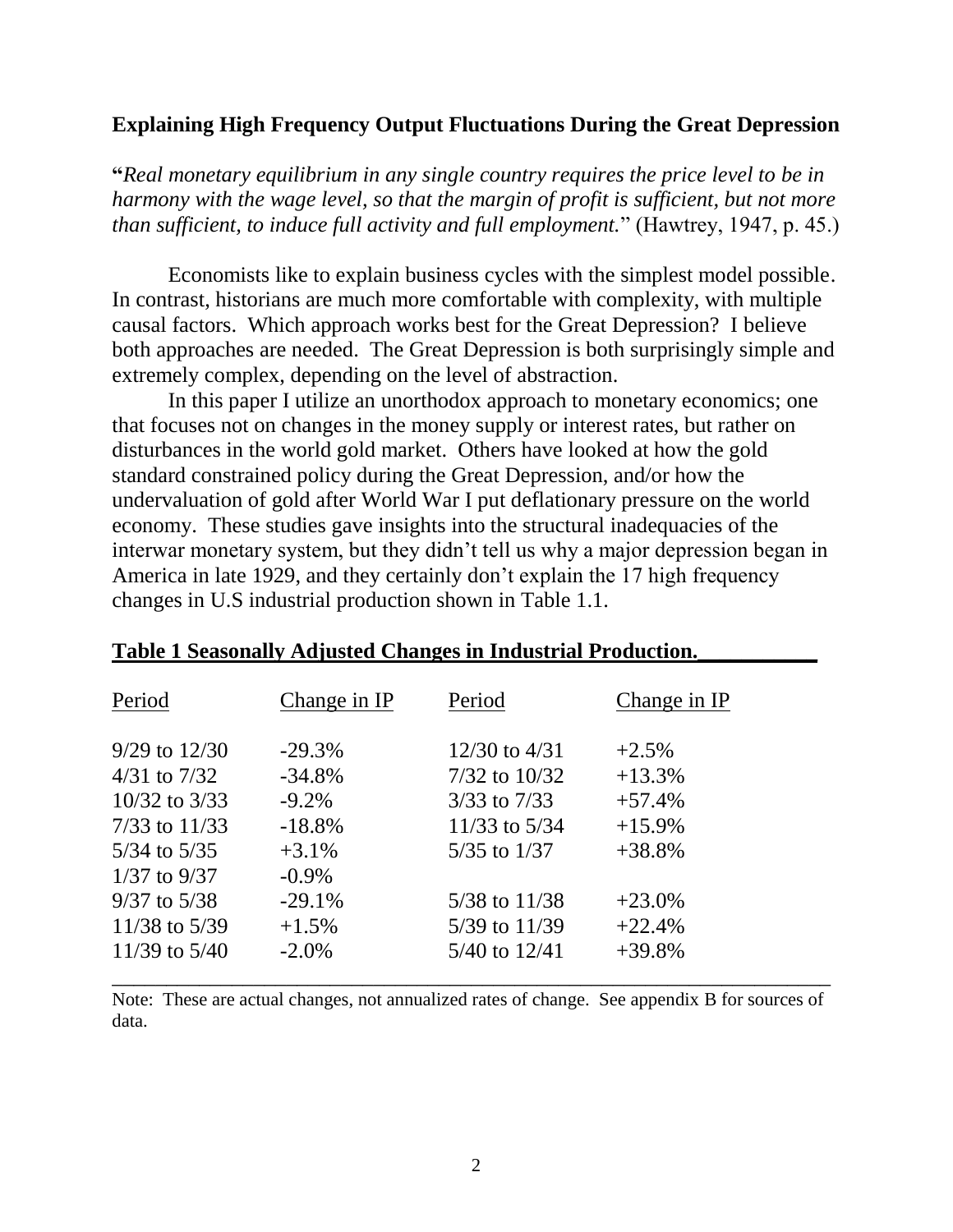#### **1. Aggregate Supply and Demand Models**

What is generally called the "Great Depression" was actually a series of depressions, which occurred in such close proximity that they seemed to be a single event. The initial contraction was a demand-side problem; the hoarding of gold by the public and central banks caused worldwide deflation after late 1929. Another depression began just as the first was rapidly ending, as a high wage policy adopted in late July 1933 stopped a promising recovery in its tracks, and extended the depression for an additional 6 or 7 years. Another bout of gold hoarding began in late 1937, which led to renewed deflation and depression. As with the initial contraction of 1929-33, this relapse was triggered by a decline in aggregate demand.

The stylized facts of the Depression are easy to explain with a relatively simple aggregate supply and demand (AS/AD) model; there were large declines in aggregate demand during 1929-33 and 1937-38, and a sharp decrease in aggregate supply after July 1933. If we go one level deeper and ask what caused these supply and demand shocks then things get much more complicated, but mostly for the demand shocks.

Most scholars think the initial part of the Depression was triggered by a fall in aggregate demand, which is no surprise as the AS/AD model was developed primarily for the purpose of explaining the Great Contraction. According to this model, a large drop in aggregate demand should depress both prices and output in the short run. And this is exactly what happened during the early 1930s. Indeed the 1929-33 contraction is the example most often cited to refute new classical business cycle models that do not include demand shocks, such as some of the early "real business cycle" models.

What is misleadingly termed 'classical economic theory' suggests that an autonomous fall in nominal spending should result in an equal fall in wages and prices, leaving output unchanged. Of course the classical economists knew that things weren"t that simple. Even before the Great Depression they had noticed that rapid deflation was usually associated with falling output. The actual "classical theory" used by economists at least as far back as David Hume was surprisingly similar to modern business cycle theories; nominal shocks have real effects in the short run, but affect only prices in the long run.

Another common misconception is that the classical economists had an oversimplified view of what caused nominal shocks, focusing solely on changes in the money supply, and assuming the "velocity of circulation" was constant. But again, at least as far back as Hume economists knew that a decline in the velocity of circulation could depress prices and output just as easily as a decline in the money supply: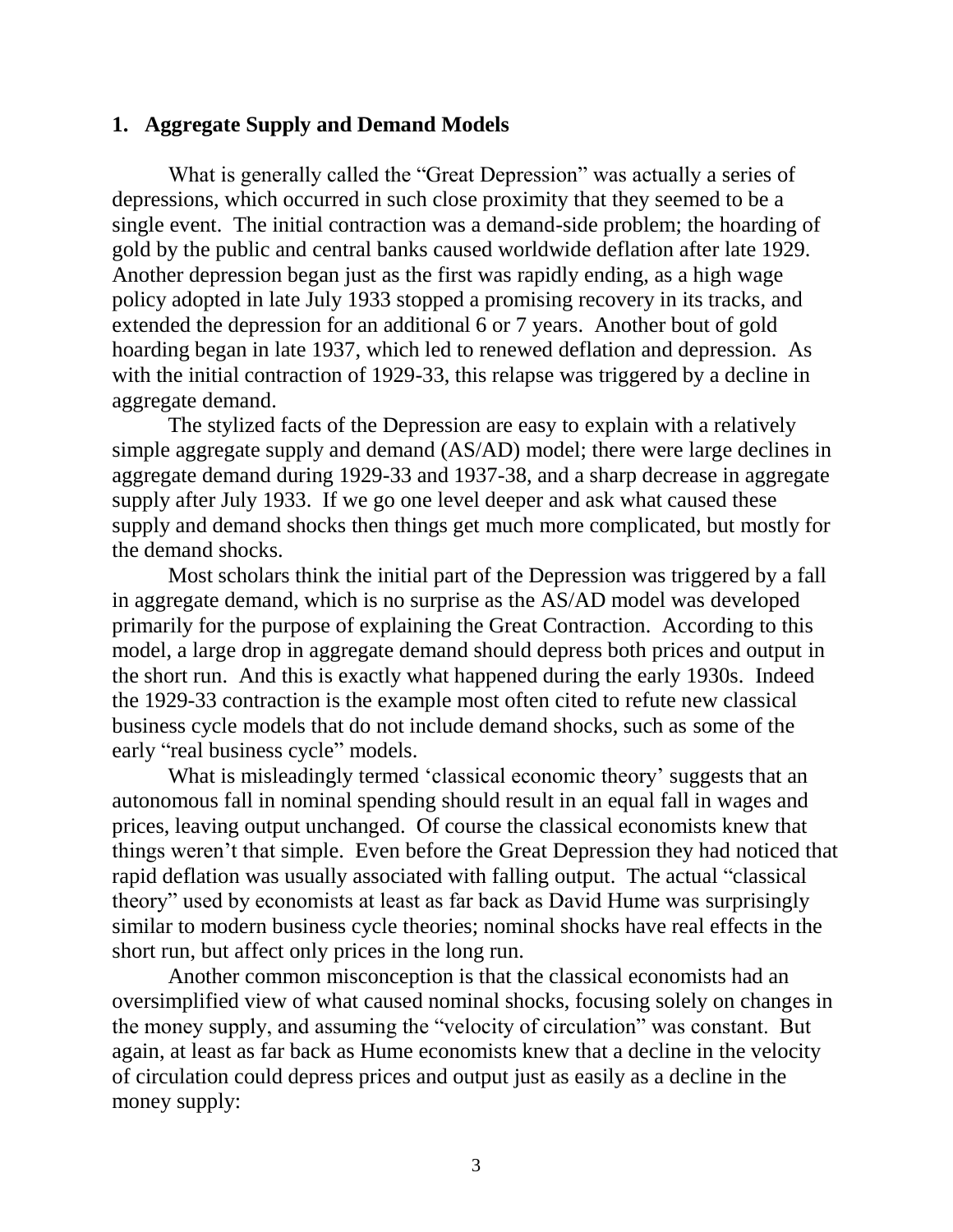"If the coin be locked up in chests, it is the same thing with regard to prices, as if it were annihilated." David Hume — *Of Money*

Classical economists did not just focus on demand shocks; they also understood that adverse supply shocks such as a higher minimum wage could depress output. Indeed by 1929 economists had all the intellectual tools necessary to understand the Great Depression, and even to prevent it. But if the classical economic theory can provide a satisfactory account of the Depression, then where are those explanations? And why didn"t they prevent the Depression? And what explains the Keynesian revolution?

Some economists were able to account for the initial contraction of 1929-33 using classical concepts. But the very complexity of the Depression tended to obscure causal factors, and this opened the door to non-classical models, most notably the Keynesian models. Today there are many different versions of the AS/AD model, each using slightly different assumptions regarding wage and price stickiness, expectations, the monetary transmission mechanism, market efficiency, etc. Here are the assumptions that I will use:

- 1. Both wages and prices are sticky in the short run and flexible in the long run.
- 2. Expectations are "rational," although the term "consistent expectations" better describes the concept.
- 3. Financial and commodity markets are relatively efficient.
- 4. It is convenient to describe aggregate demand as a given level of nominal expenditure, or GDP.
- 5. Interest rates are an exceedingly poor indicator of the impact of monetary policy on aggregate demand. During the interwar years the gold/currency ratio and the price of gold were much better policy indicators.
- 6. Aggregate demand was also impacted by changes in the monetary gold stock, and by currency hoarding.
- 7. The most important factor influencing the current level of aggregate demand is the expected future path of aggregate demand.

# **2. Applying Occam's Razor to the Great Depression**

The Great Depression is unavoidably complex, so let's at least see how much we can simplify without losing significant explanatory power. Start with the "monetarist" definition of aggregate demand, which is a given level of nominal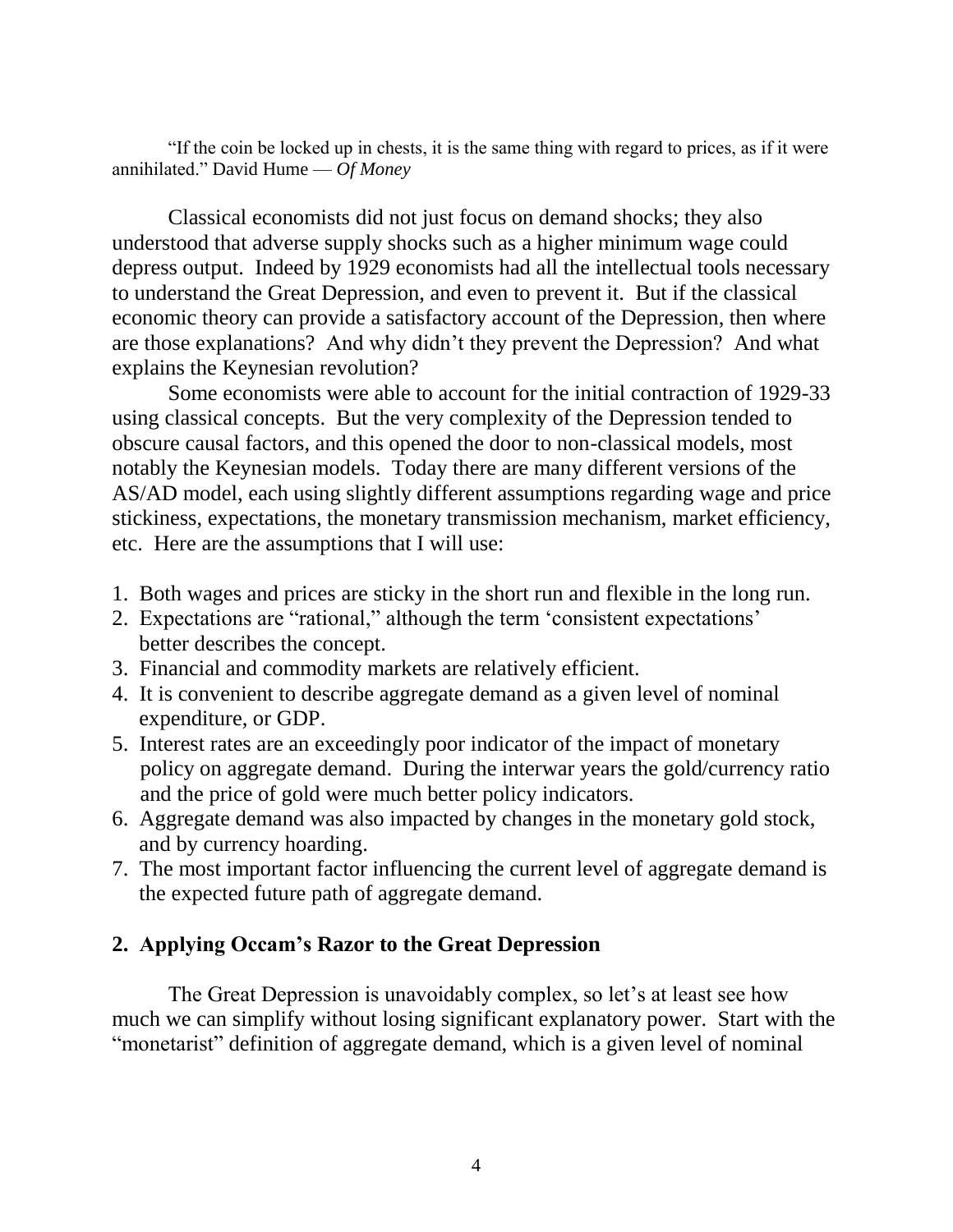spending, or nominal GDP.<sup>1</sup> In that case a demand shock is simply an unanticipated change in nominal GDP. Of course the monetarists then go on to model nominal GDP using the famous M\*V concept, but we need not follow that choice. Indeed we will see that changes in nominal GDP during the interwar years can be much more easily explained using a model of the world gold market.

There were a variety of supply shocks during the Great Depression, but I will focus on just one type, autonomous wage shocks caused by New Deal legislation. On five different occasions the aggregate nominal wage rate rose significantly, each time in response to policies enacted by the Roosevelt administration. And each of these five wage shocks aborted promising recoveries that were underway.

Now we have reduced the Great Depression to two major types of shocks; gold market shocks that influence aggregate demand, or nominal GDP, and autonomous wage shocks that impact aggregate supply, or the way NGDP gets split up between prices and real output. Can we simplify any further? Surprisingly, the answer is yes. The 17 high frequency output fluctuations shown in Table 1 can be explained with a single variable, real wages rates. More specifically, figure 1 shows that if you create a real wage series by deflating monthly average wages in manufacturing by the wholesale price index (WPI), and then invert that series, the resulting variable is very strongly correlated with industrial production.

 $<sup>1</sup>$  For the graphically inclined, this is a hyperbola in P-Y space.</sup>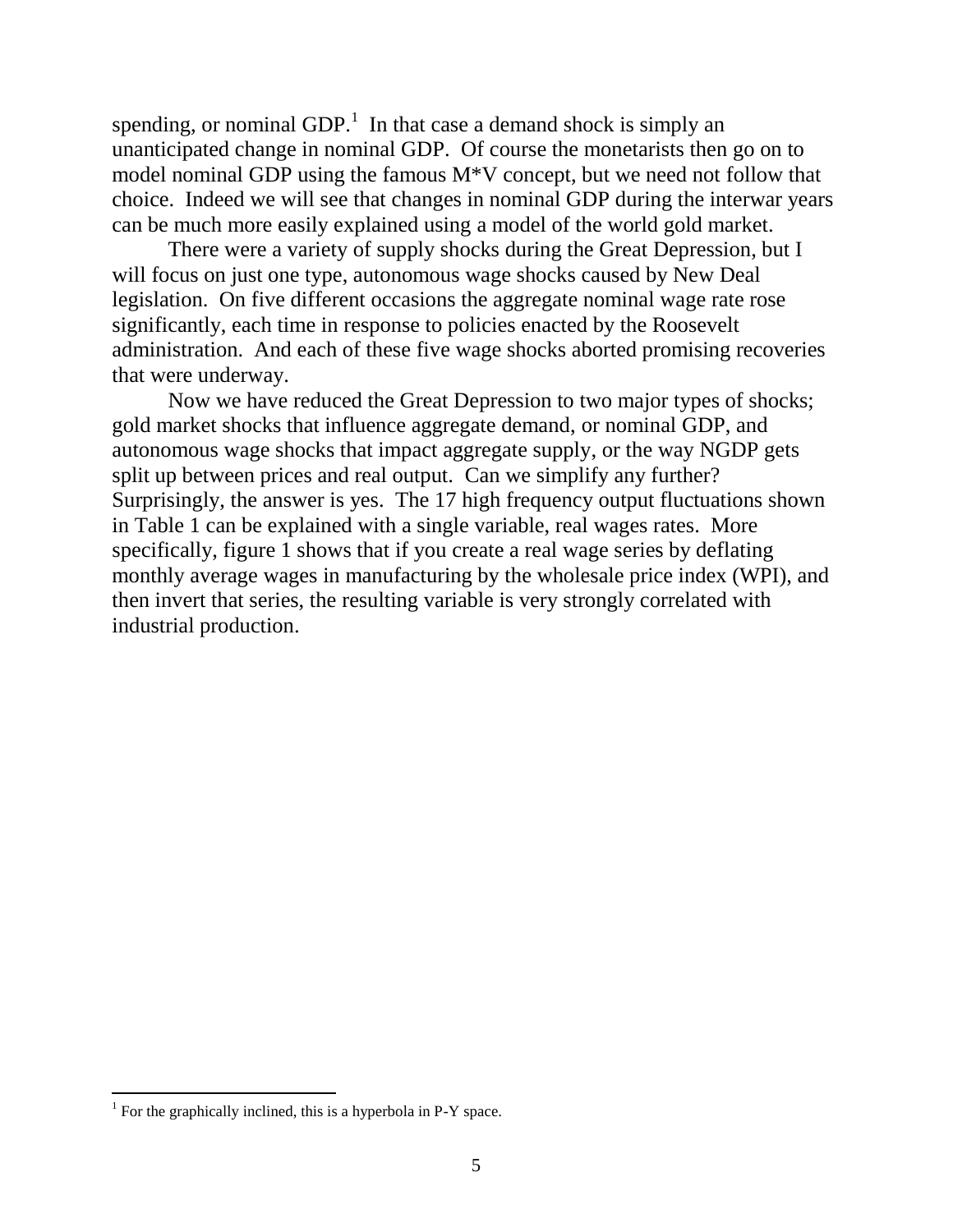**Figure 1 The Relationship Between Detrended Industrial Production and Detrended (inverted) Real Wages, 1929-39, monthly.**



If I was asked to give a talk on the Great Depression and allowed just one slide, it would undoubtedly be figure 1. There is much to be said about this graph, but let's start with the observation that modern macroeconomic theory would predict essentially no correlation between real wages and output. We would expect to see no pattern at all. If we apply regression analysis to the data we will see that the human eye is not deceived, there is an extremely strong correlation between real wages and industrial production during the 1930s. For instance, both series show sharp increases in the spring of 1933, both peak in July 1933, and then both fall sharply. And because we inverted the real wage series, the correlation is negative, or to use the more common terminology, real wages are *highly countercyclical* during the 1930s. Why did this happen, and why do economists often fail to find any correlation at all when using post-WWII data sets?

There are many possible explanations for the surprisingly strong correlation between real wages and output. Perhaps modern studies of real wage cyclicality are flawed. Or perhaps real wages were generally more countercyclical before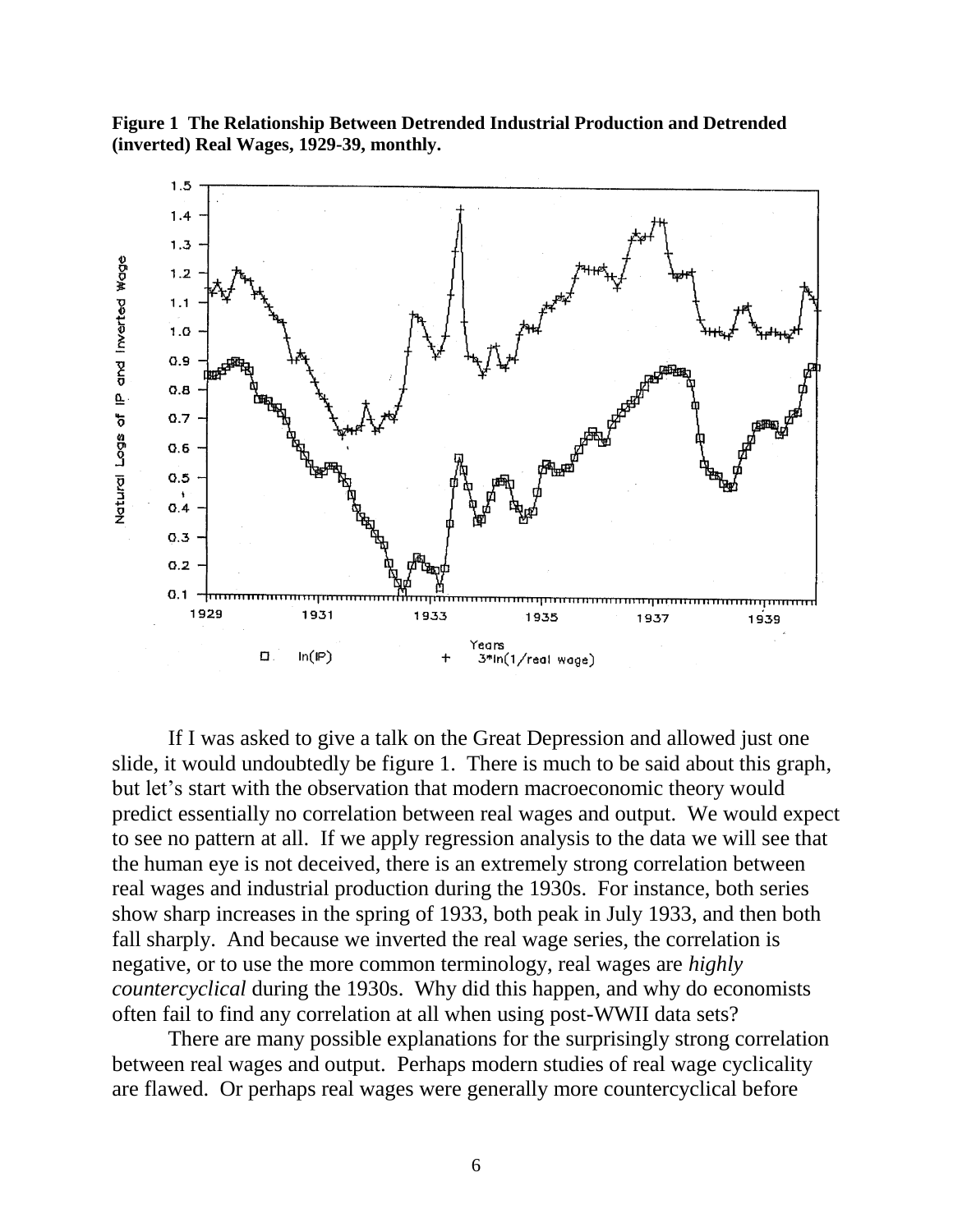WWII than they are today. The unusual pattern might also reflect the specific nature of the shocks that hit the economy during the 1930s. And of course there may be flaws in the way I have estimated real wages. In fact, all four of these factors probably play a role in making real wages especially countercyclical during the 1930s.

In the next section I will show why this diagram holds the key to understanding the Great Depression, *even if real wage changes don't play a causal role in transmitting demand shocks*. To explain the path of industrial production between 1929 and 1939 we need to first explain the path of real wages. Because real wage cyclicality is a very complex topic, here I will focus on those factors that I think best explain figure 1.

### **3. Why was output so volatile during the 1930s?**

The Great Depression wasn"t just extremely long and deep, output was also unusually *volatile* during the 1930s. Unfortunately, many previous studies of the Depression have thrown away a lot of valuable evidence by confining their analysis to annual GDP data. In one sense this is understandable, GDP data is in some ways superior to industrial production, as it provides a more complete measure of output. But industrial production is the most cyclical part of GDP, so we can be reasonably confident that a series that added agriculture and services would show a similar cyclical pattern, albeit with smaller fluctuations.

To see why the gains of using monthly IP data exceed the cost, look at the production boom in mid-1933 on figure 1, when industrial production rose 57% in just four months. After July 1933, output immediately began falling rapidly. Thus the boomlet of mid-1933 would be much less pronounced using quarterly data, and would be completely washed out in the annual data.

Now look at the corresponding real wage movements. Because the real wage series is inverted, the sharp upward spike corresponds to a roughly 15% fall in real wages between March and July 1933. And because nominal wages were almost constant during that four month period, the sharp fall in real wages was "caused" by a sharp rise in the WPI, resulting from Roosevelt's decision to devalue the dollar. Indeed we will see that *all* the high frequency fluctuations in output during the 1930s were caused by either gold or labor market shocks. And my argument is that the same factors that caused these high frequency fluctuations in output *also caused the Great Depression itself*.

If we want to find out why output was so volatile during the 1930s we first need to ask why real wages were so volatile. But we also need to explain why real wages were so strongly countercyclical. Figure 2 show how we can work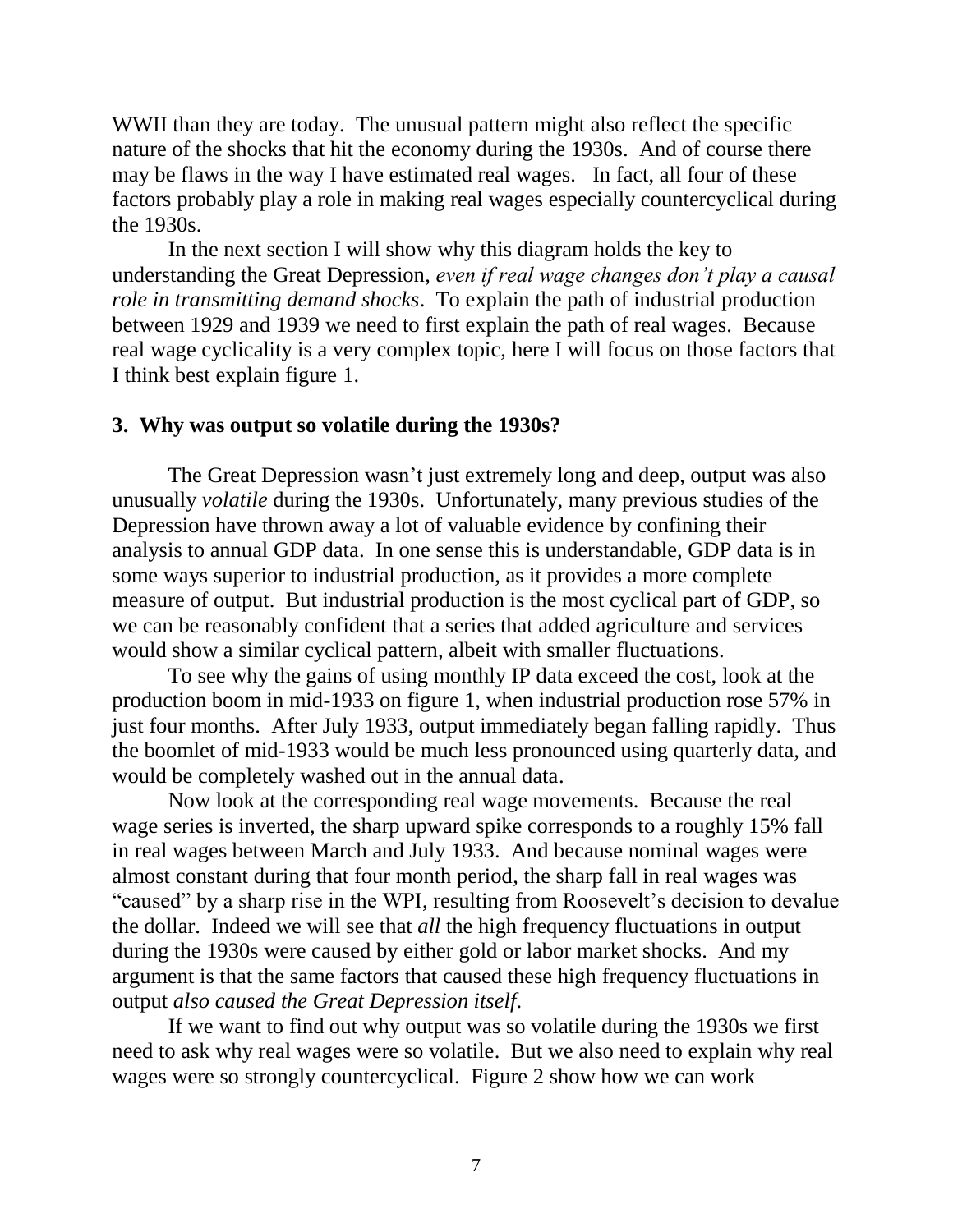backward from our wage cyclicality findings to the deeper "root causes" of the Great Depression:

# **Figure 2 Causal Factors in the Great Depression**



Demand shocks explain the earliest and most important phase of the Depression; the contraction of 1929-33, and the initial recovery from March to July 1933. This does not mean that aggregate supply shocks played no role in the initial contraction, indeed President Hoover"s high wage, high tariff, and high tax policies almost certainly aggravated the initial downturn. But the huge increase in the real demand for gold explains why national income fell in half between 1929 and early 1933. Even if Hoover had avoided his counterproductive "remedies" for the Depression, a fall in nominal income of that magnitude would have generated a major depression. Indeed, we don"t observe large declines in nominal GDP that are not associated with major contractions, and we don"t know of any "real" factors that were even close to being powerful enough to produce a depression after 1929.

So what caused nominal income and spending to fall in half? Some might argue that we already know what caused income to plummet. Wasn"t it a contractionary monetary policy? The problem with this explanation is that it doesn"t explain why the Depression began in late 1929. And if we can"t explain why a Great Depression began in late 1929, how can we possibly claim to have explained its cause?

The last half of this paper will sketch out a simple model of the world gold market that can explain why the Depression began in late 1929, and why it was so deep. But first we need to link together the language of aggregate supply and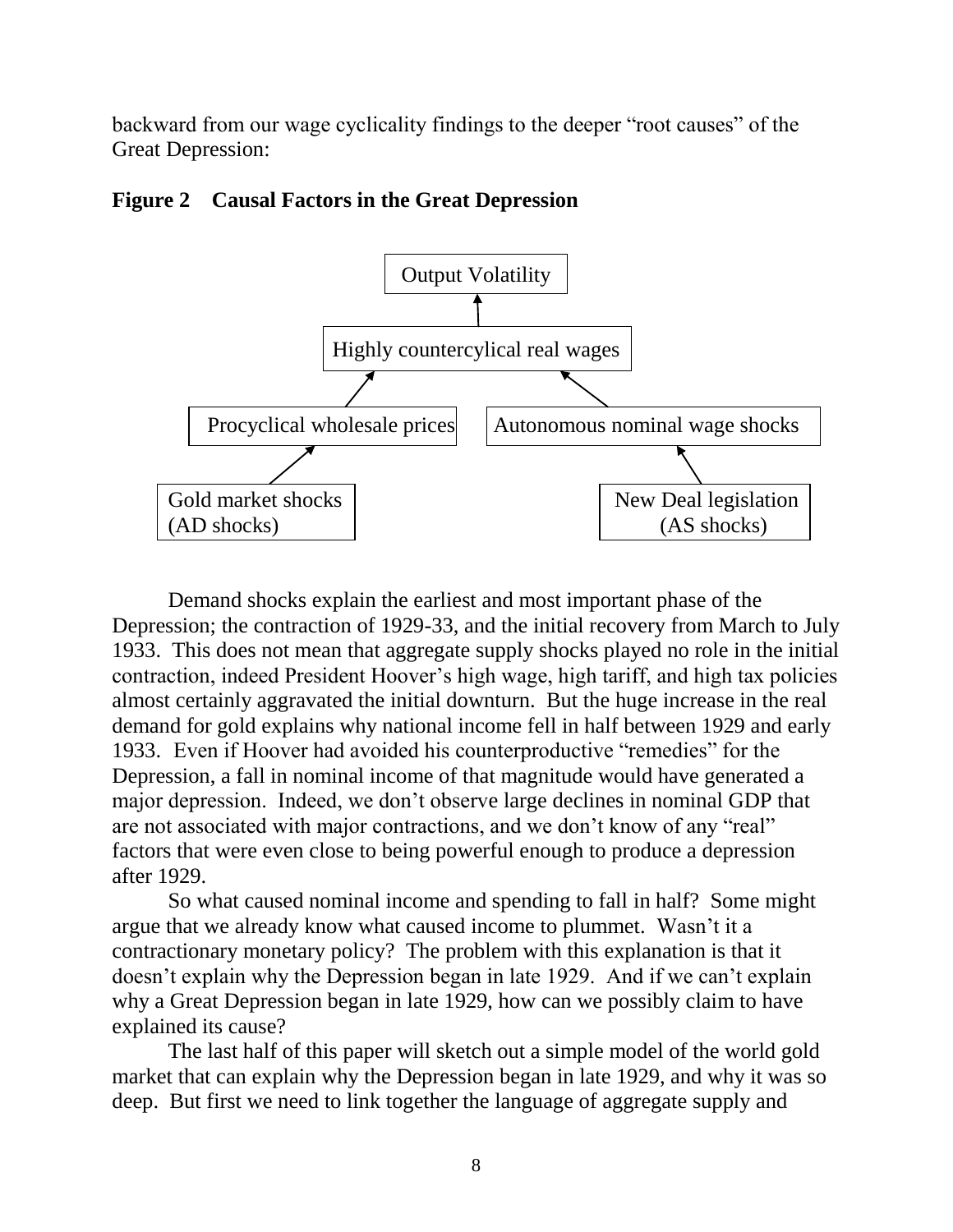demand, with the language of wages, prices, and industrial production. Unfortunately the terminology of macroeconomics is needlessly confusing, and what's worse there is no term for one of the most important concepts in macroeconomics; falling nominal GDP.

#### **4. Wages, prices, and output**

At least as far back as David Hume, economists have been aware of the effect of a sharp fall in nominal spending. But what should we call that type of shock? It could be called a contractionary monetary shock, except that it need not involve any decline in money—velocity would do just as well. Or it might be termed a 'deflationary shock,' except that deflation can also result from an increase in aggregate supply and need not be contractionary at all. It could be called a "demand shock," but in some new Keynesian models a supply shock can reduce both prices and output. We lack a simple term for changes in nominal GDP.

Because we also lack monthly data for nominal GDP, for the remainder of this study I will take a few linguistic short cuts. Whenever I use the term "deflationary shock," it should be understood as referring to deflation that is caused by falling nominal GDP, or falling aggregate demand. An "inflationary shock" will refer to a price level increase caused by rising nominal GDP, or rising demand. To avoid confusion, I will only use these terms to describe periods where prices and output are moving in the same direction, which is *prima facie* evidence of a demand shock.

The easiest way to illustrate this convention is with the contraction of 1929- 33. This can be called a "deflationary shock" because both prices and output fell sharply. If the price decline had been caused by increases in productivity (aggregate supply) then one would have expected output to rise. Fortunately, this short cut shouldn"t cause much confusion. There were a few modest "price shocks" during the Dust Bowl, but in general prices were highly procyclical during the 1930s. When large "supply shocks" did occur they tended to show up as higher wages, not higher prices.

Three variables were used in constructing figure 1, nominal wages in manufacturing, wholesale prices and industrial production. Appendix A presents regression results confirming the highly countercyclical nature of interwar real wages. In both the 1920s and the 1930s, high frequency increases in real wages were associated with lower industrial production. But we are more interested in the independent contribution of price level shocks and nominal wage shocks, the two proximate causes of output volatility shown in figure 2. Higher prices (due to increased aggregate demand) should raise output in the short run, whereas higher nominal wages (an adverse supply shock), should reduce output. To test that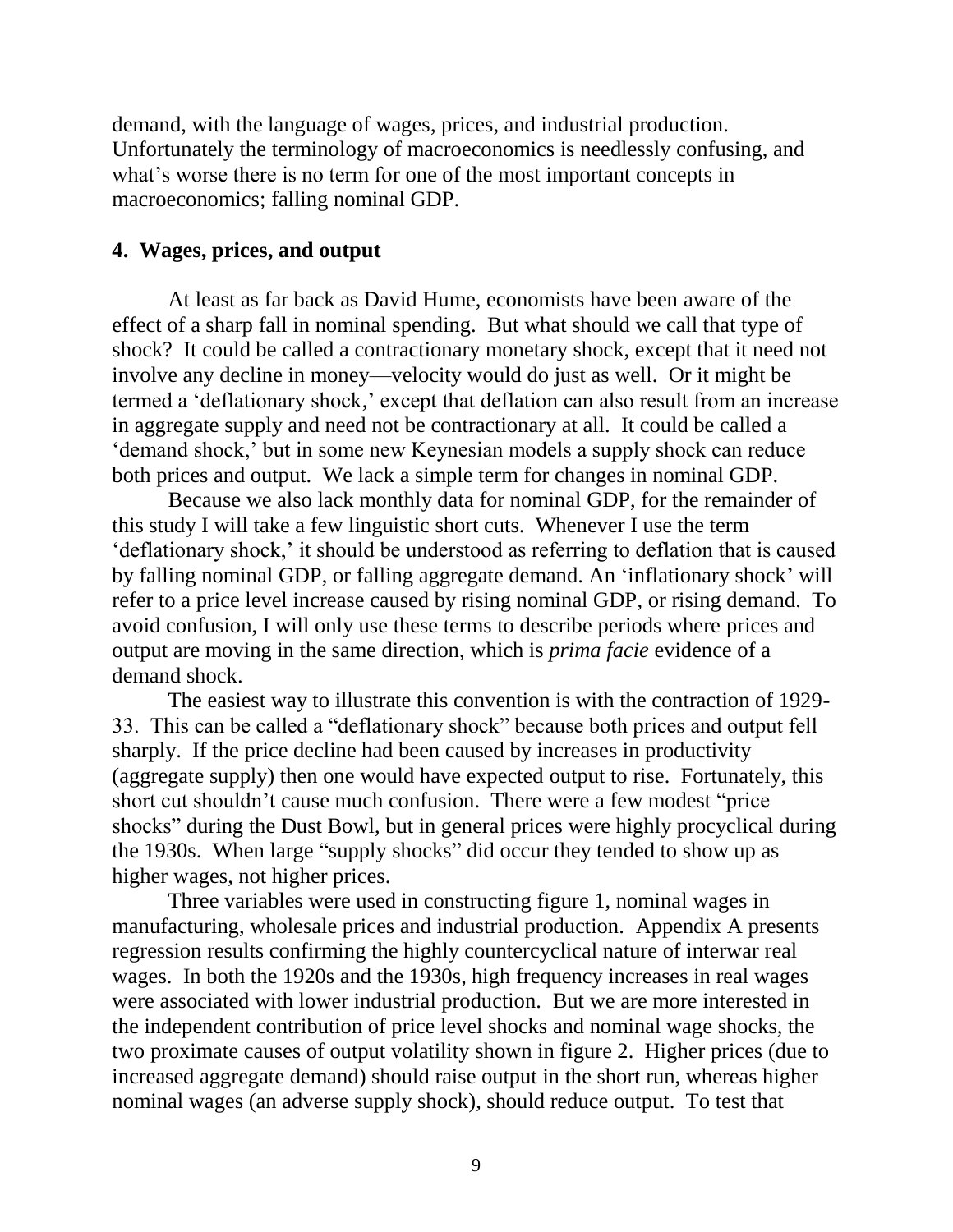hypothesis, I regressed monthly industrial production on its lagged value, the WPI, and nominal wages:

|                         |                      | Period         |                      |  |  |
|-------------------------|----------------------|----------------|----------------------|--|--|
| Independent<br>Variable | 1920-39              | 1920-29        | 1930-39              |  |  |
| $DLY_{-1}$              | .509<br>(9.09)       | .345<br>(3.73) | .543<br>(7.43)       |  |  |
| <b>DLW</b>              | $-.459$<br>$(-3.31)$ | .124<br>(0.60) | $-.697$<br>$(-3.84)$ |  |  |
| <b>DLP</b>              | .624<br>(5.59)       | .476<br>(3.91) | .898<br>(4.56)       |  |  |
| Adj. $R^2$              | .453                 | .374           | .518                 |  |  |
| $\mathbf n$             | 227                  | 107            | 119                  |  |  |

# **Table 2 The Relationship Between Industrial Production and Its Lagged Value, Nominal Wages, Wholesale Prices, 1920-39, monthly.**

Note: The variables are defined as follows: DLY and DLY-1 are the first differences of the natural log of industrial production, and its first lag. DLRW and DLW are the first differences of the natural logs of real and nominal wages of production-workers, respectively, and DLP is the first difference of the natural log of the wholesale price index. All equations included a constant term. T-statistics are in parentheses. A regression of the residuals on the lagged residuals, and other independent variables, showed no evidence of serial correlation.

Wholesale prices are very strongly procyclical throughout the entire interwar period. This suggests that aggregate demand shocks may have played an important role in the interwar business cycle. For instance, prices fell sharply during the major contractions of 1920-21, 1929-33, and 1937-38. Note that the correlation goes back far earlier than the interwar period, and indeed explains the entire Humean tradition in macroeconomics. Because wages are sticky, falling prices push unemployment much higher in the short run. So there are no big surprises for the price variable. But it does confirm my conjecture that 1970s-style price shocks were not particularly important during the interwar years---we don"t observe the sort of inflationary contractions seen during the oil shocks.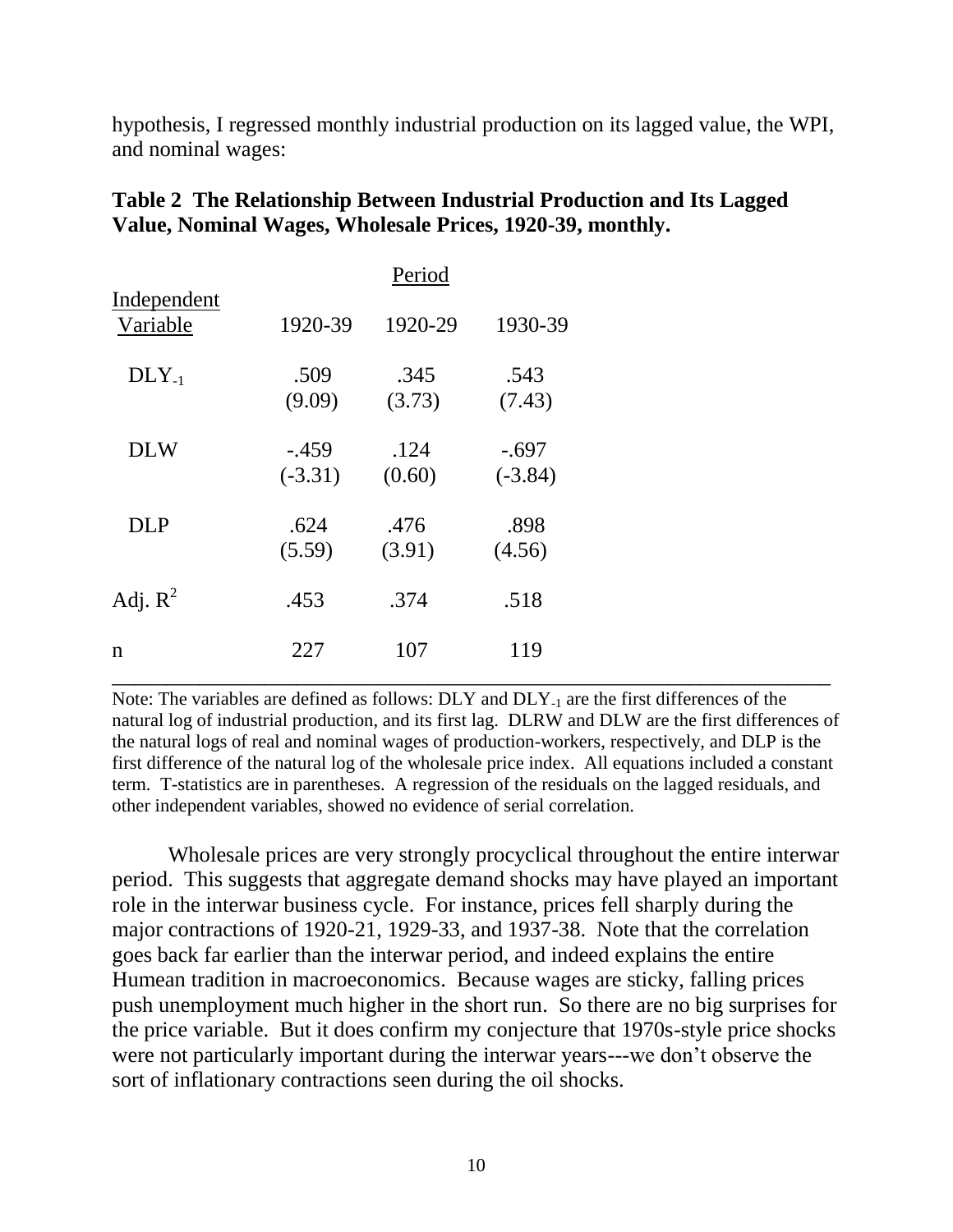In contrast, nominal wages show a very unusual pattern. During the 1920s there is no significant correlation between nominal wage changes and industrial production. This presumably reflects the fact that there were changes in both the supply and demand for labor, leaving nominal wages almost uncorrelated with industrial production. In contrast, during the 1930s nominal wages became very countercyclical. Stephen Silver and I showed that the break point occurred not in 1930, but rather in 1933, which is exactly when New Deal policies began to artificially raise the nominal wage rate. $2$  Indeed between July and September 1933 nominal wages soared by more than 22 percent in response to New Deal legislation. And that was merely the first of five wage shocks during the 1930s.

The unusual countercyclicality of wages during the 1930s is probably due to a number of special factors. Here are a few that I believe are among the most important:

- 1. The interwar WPI was biased toward commodities, which tend to have relatively flexible prices. Because the real price of commodities tends to be somewhat cyclical, this made the WPI appear more procyclical than a more comprehensive index would have shown. Thus the WPI tended to fall more sharply than broader price indices during depressions, which exaggerated the countercyclicality of real wages.
- 2. The strongly cyclical nature of the WPI also reflects the nature of the interwar economy. Although the index was biased towards commodities, it is also true that commodities comprised a far larger share of the interwar US economy than the  $21<sup>st</sup>$  century economy. Thus the highly cyclical nature of the interwar price level is not just an artifact of measurement error, but also reflects the much more important role of farm products, coal, metals, and other commodities.
- 3. Because the WPI was very cyclical, and nominal wages tend to be sticky, real wages tended to be procyclical during the interwar period. Note that this was even true during the dramatic 1920-21 deflation, when wages fell sharply, but (wholesale) prices fell much more rapidly
- 4. The fact that post-war studies of wage cyclicality often show no pronounced pattern is partly a reflection of the time periods being examined. Real wages were highly *procyclical* during the 1970s, when oil shocks depressed both

 $\overline{a}$  $2^2$  See Silver and Sumner (1995.)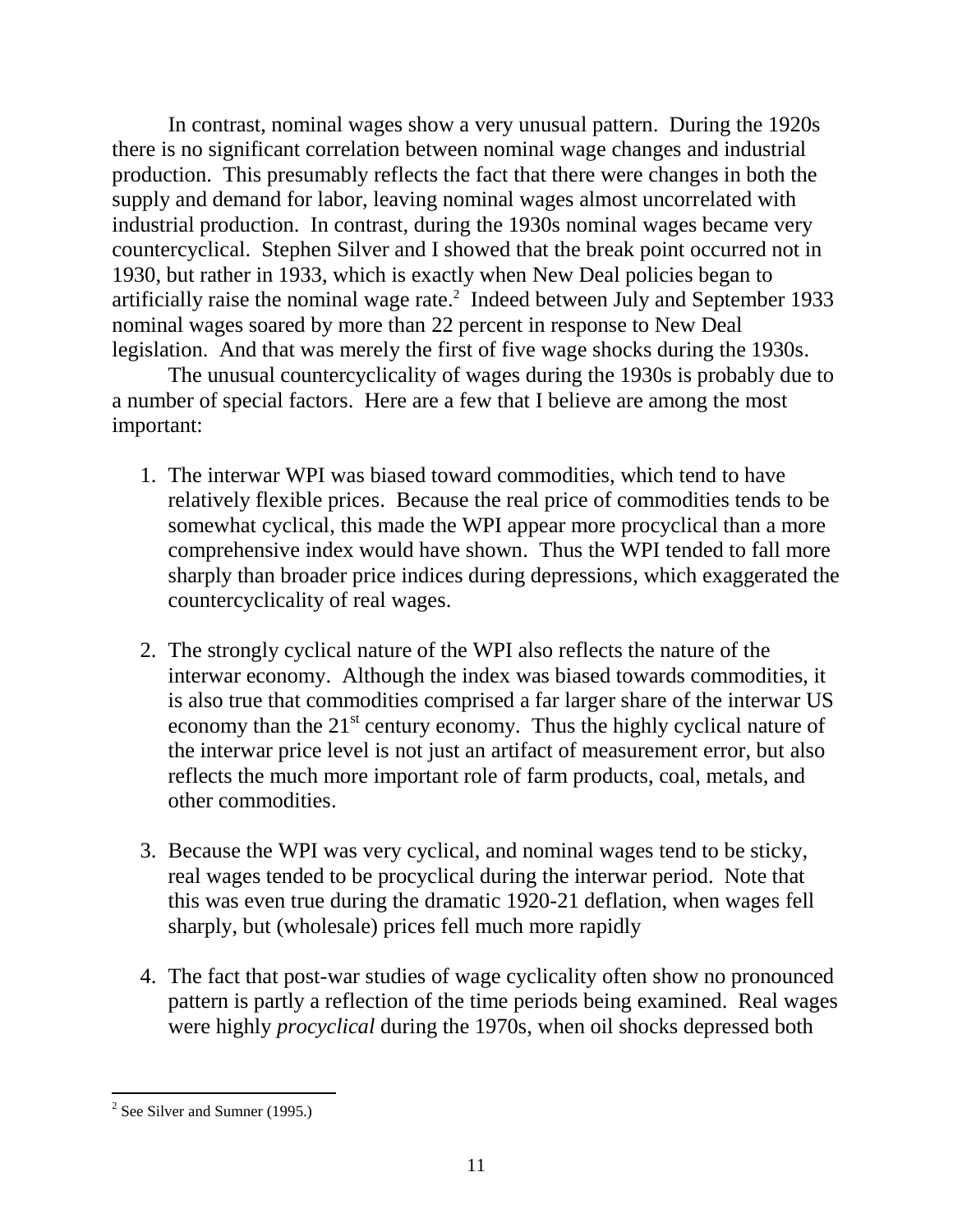output and real wages. Indeed most supply shocks generate procyclical real wages.<sup>3</sup>

5. The New Deal period was very unusual in that the dominant supply shock was legally mandated wage increases, and this made real wages especially countercyclical. The Orwellian-named *National Industrial Recovery Act* raised wages and reduced output.

So there are five special factors that explain why real wages were highly countercyclical during the interwar period, and yet are roughly acyclical in the post-war period. This gives us a simple way to organize the analysis of what went wrong in the 1930s; explain the countercyclicality of real wages in the 1930s and we"ve gone a long way to explaining the Great Depression. We don"t even need to assume that real wages always played a causal role; aggregate demand shocks might have directly affected output, and the unusually countercyclical real wages might partly reflect the fact that wholesale prices were usually more volatile than nominal wages.

Every factor discussed in the study can be seen as affecting output through either autonomous wage changes or unanticipated price level changes. All that remains is to model the price level, and thus the level of aggregate demand. What we need is an *ad hoc* approach, in the best sense of the term. We need the monetary model that is best suited to uncovering the specific causal factors behind the Great Deflation of 1929-33. In the next section I begin developing a gold standard model of the price level. The goal is to explain why prices fell precipitously in the early 1930s, rose sharply between 1933 and 1937, and then began falling again in late 1937. The intuition behind the model is actually quite simple; under a gold standard changes in the price level are identical to changes in the (inverse of the) value of gold.

# **5. Modeling the Price Level When there are Two Media of Account**

In the last three decades there has been an enormous amount of research on the role of the gold standard in the Great Depression. Many economic historians view the gold standard as simply a fixed exchange rate regime that constrained monetary policymakers. Others have focused on how gold flows impacted domestic money supplies, and thus transmitted the Depression from one country to another. Although these are important perspectives, this research has often overlooked some even more fundamental issues.

<sup>&</sup>lt;sup>3</sup> See Sumner and Silver (1989.)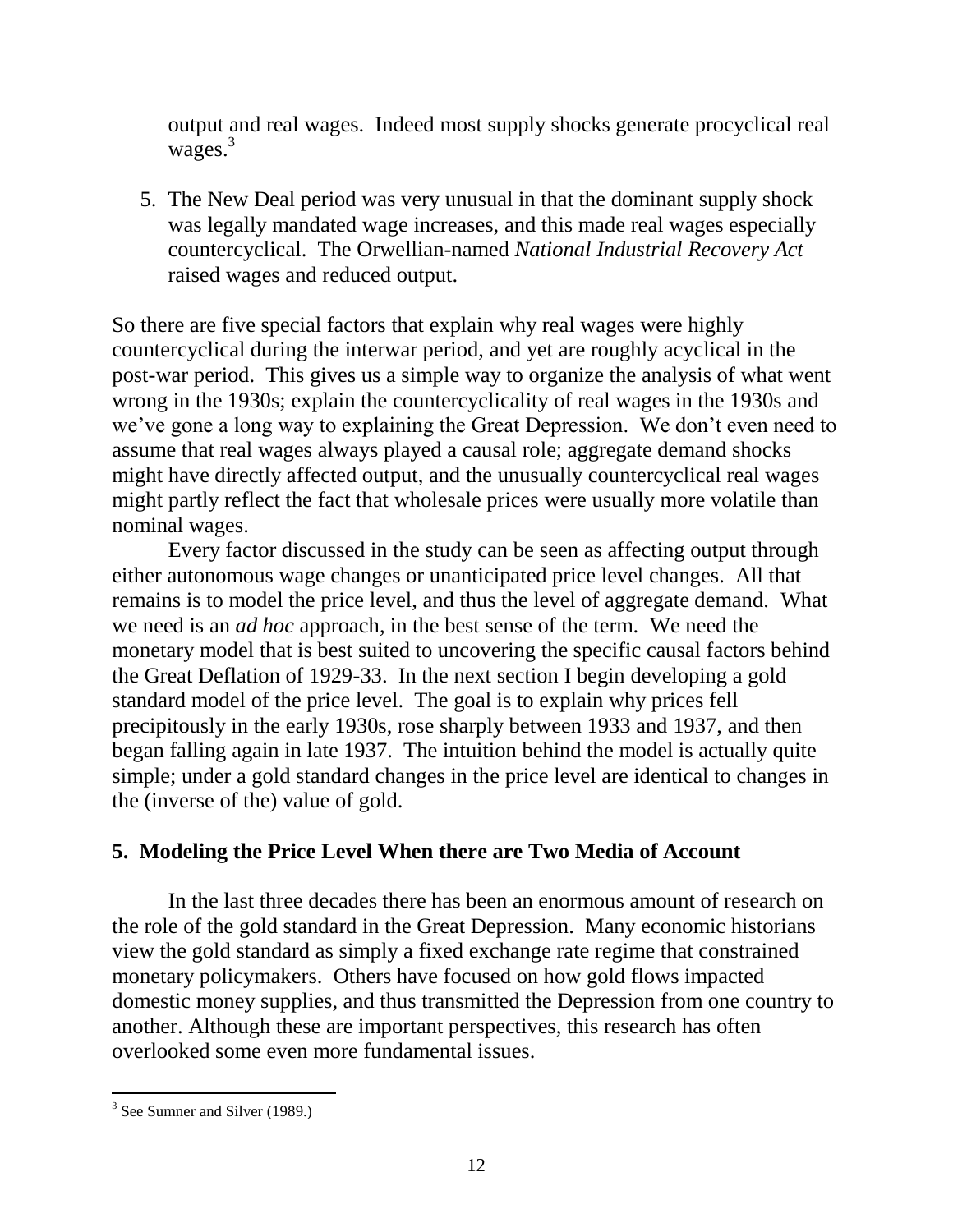The Great Depression was a worldwide phenomenon. By themselves, gold flows tell us nothing about the stance of *world* monetary policy. To develop an explanation for why the real value of gold (i.e. its purchasing power) rose so dramatically during the 1930s, we need to focus on the world gold market. A number of recent studies by have made progress toward this end by examining the problems created by the high inflation rates during and immediately after World War I, which left gold severely undervalued relative to its pre-war level.<sup>4</sup> During the 1920s the demand for monetary gold increased as the European economies returned to the gold standard, and this put downward pressure on the world price level. But these studies don"t explain why the value of gold suddenly began increasing rapidly in late 1929, after being relatively stable for the previous eight years. To explain high frequency price and output fluctuations during the Depression we need a model capable of pinpointing the precise timing of world gold market shocks.

Under a gold standard regime there are generally two media of account, cash and gold. A medium of account is an asset whose nominal price is fixed, not by artificial price controls, but rather by virtue of the fact that all other prices are quoted in terms of that asset. Between 1879 and 1933, the US dollar was both a dollar bill, and 1/20.67 ounces of gold. Thus during the Great Contraction there was a large increase in the value of both dollar bills and gold.

Which medium of account can best help us understand why prices fell so sharply in the early 1930s? Most economists focus on the "money supply," which could be defined narrowly as cash plus bank reserves (i.e. the monetary base), or more broadly as cash plus bank deposits (M1 or M2.) Their focus on the money supply isn't surprising, as this is the *only* way to model the medium of account in a modern fiat money regime. Under a gold standard, however, the price level can be modeled either in terms of changes in the supply and demand for money, or in terms of changes in the supply and demand for gold.

As we will see, there are great advantages to focusing on gold. The events that most powerfully impacted the price level during the 1930s are most easily explained in terms of gold market shocks, not monetary shocks. And this isn"t just my view, the financial markets seemed to share this view, reacting strongly to gold market shocks, but often remaining impassive in the face of seemingly important changes in the traditional levers of monetary policy. At the same time we shouldn"t lose sight of the fact that as long as gold and cash traded at a fixed price, for any gold market explanation for a change in the price level there is a parallel explanation involving changes in the supply and demand for currency.

<sup>&</sup>lt;sup>4</sup> See Glasner (1989), Temin (1989), Eichengreen (1992), Johnson, (1997) and Bernanke and Mihov (2000.)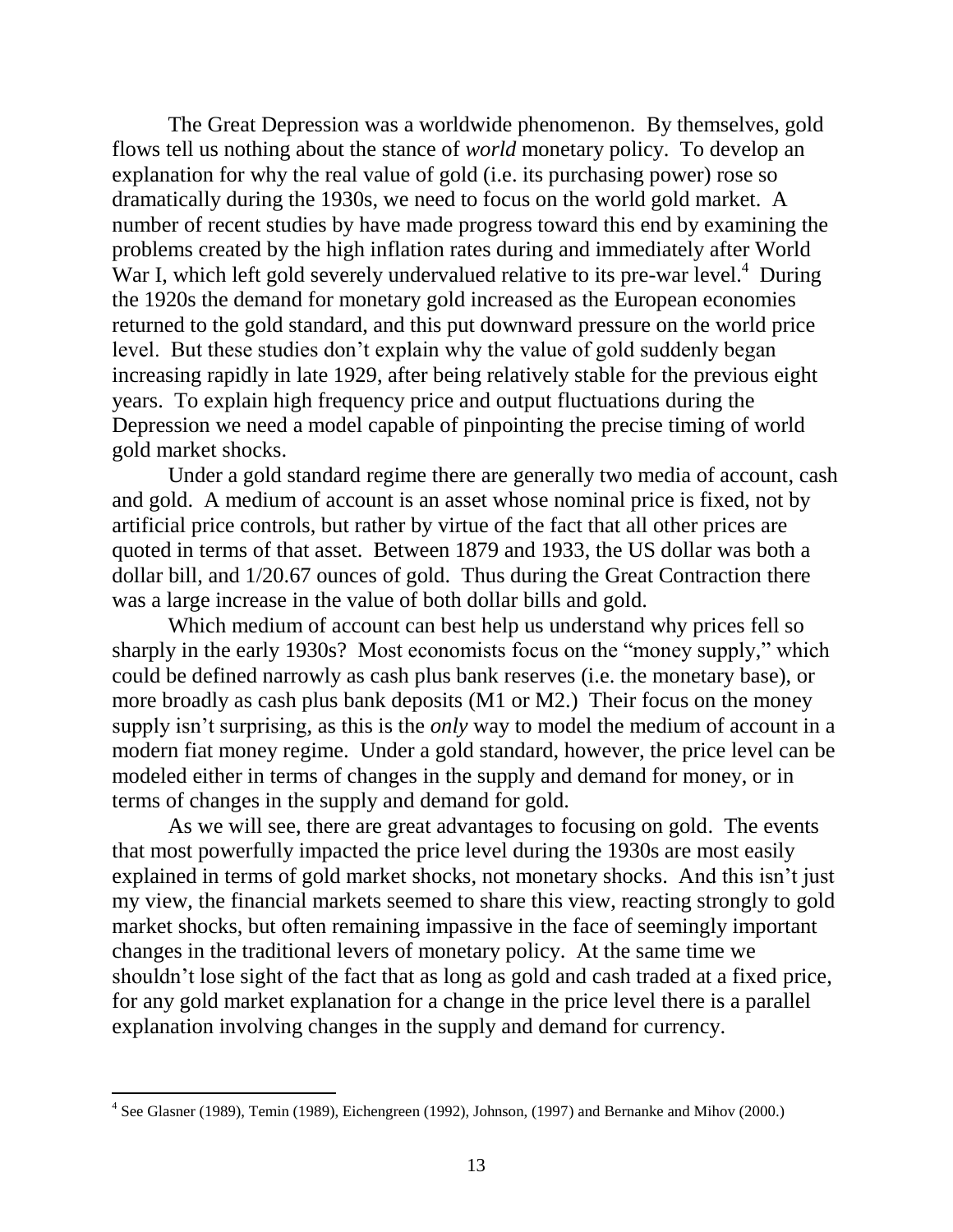It will useful to begin with a simple commodity money model applicable to either a closed economy or an international gold standard regime. Bits and pieces of this model have been developed by others; Bernanke"s "multiple monetary equilibria", Eichengreen's analysis of the asymmetrical response to gold flows, Temin and Wigmore"s analysis of the impact of devaluation on expectations, Romer"s analysis of the impact of European war scares on gold flows, and Mundell and Johnson's gold undervaluation hypothesis all play a role in this story.<sup>5</sup> But no previous account of the Depression has combined all of these perspectives into a coherent model capable of showing how gold market disturbances generated high frequency fluctuations in aggregate demand during the 1930s.

The closest parallel to this analysis is to be found in studies of gold reserve ratios by Bernanke (1995) and Eichengreen (2004.) They did show how a higher gold reserve ratio could have a deflationary impact on the world economy, but failed to use this tool to its fullest extent. In a series of earlier papers<sup>6</sup> I tried to show that gold market indicators could do more than provide a backdrop to the deflation of the early 1930s, they could help us understand month-to-month and quarter-to- quarter changes in the wholesale price level throughout the entire period from 1929-39 (and indeed the 1920-21 deflation as well.)

Some of the following analysis will seem strange to those more familiar with traditional monetary analysis. Thus, before deriving a detailed model of the world gold market it will be useful to first consider an even more basic question: Why is a gold market approach to be preferred to Keynesian or monetarist models of aggregate demand?

At the risk of oversimplification one might identify three basic approaches to monetary economics, an interest rate (or Keynesian) approach, a quantity theoretic (or monetarist) approach, and a commodity money (or gold market) approach. According to the Keynesian view, prices are "sticky" in the short run and the single best indicator of the stance of monetary policy is the interest rate. Policy-induced changes in interest rates affect investment spending, aggregate demand, the output gap, and in the long run, prices.

The monetarist approach puts much less emphasis on the interest rate transmission mechanism. Instead, the quantity of money is the key policy indicator and the real demand for money is assumed to be relatively stable. In the long run the price level will rise in proportion to any exogenous change in the money supply. The short run transmission mechanism is more complex (or ambiguous) than under the Keynesian approach, with the relative prices of many different financial and real assets being impacted by monetary shocks. Because of

<sup>&</sup>lt;sup>5</sup> See Eichengreen (1992), Bernanke (1995), Johnson (1997), Romer (1992), Temin and Wigmore (1990), and Mundell (2000.)

<sup>6</sup> See Sumner 1991, 1992 and 1997.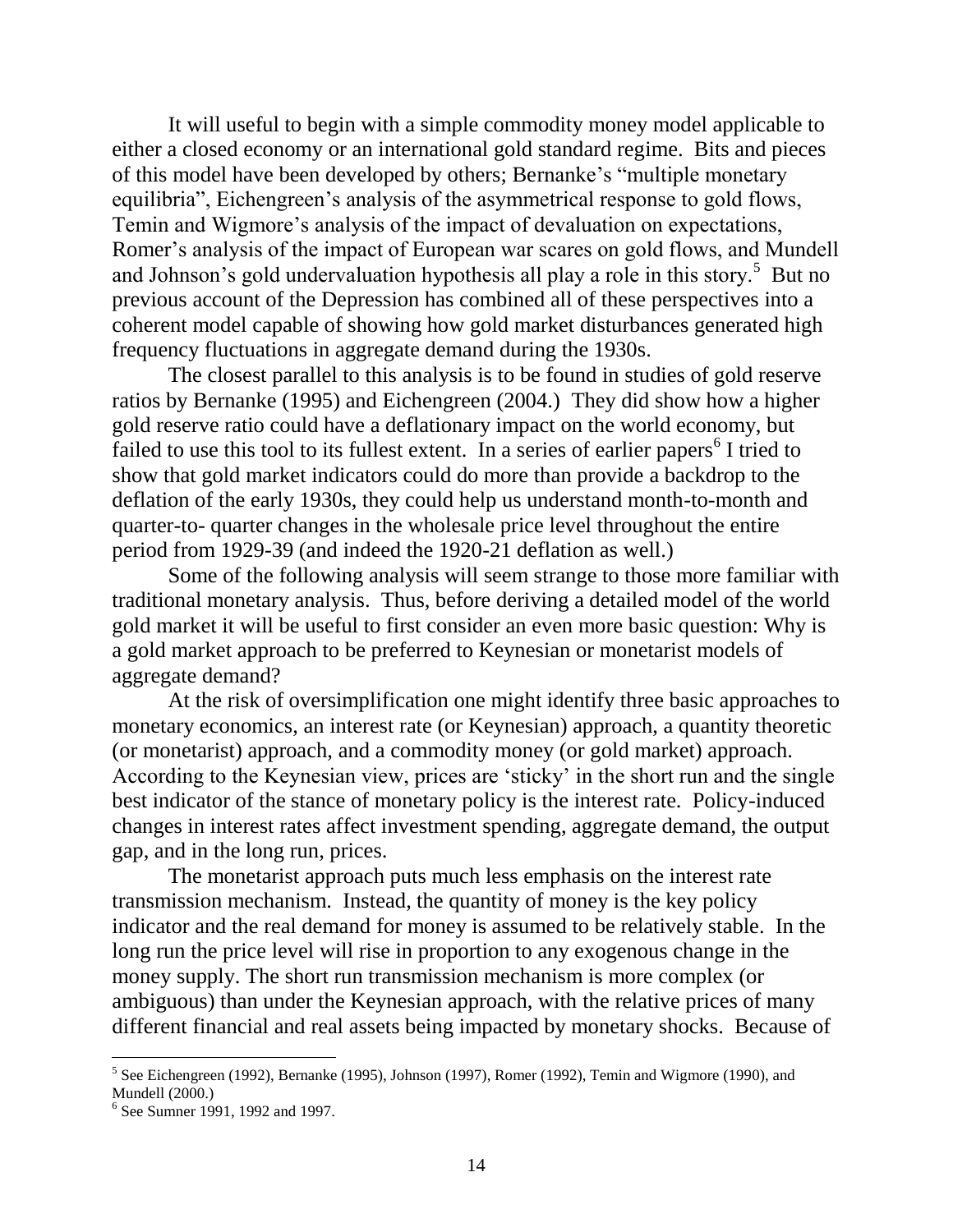these alternative transmission mechanisms, and because the "Fisher effect" can make it difficult to distinguish between changes in real and nominal interest rates, monetarists tend to be skeptical of using short term interest rates as a policy indicator.

Under a gold standard we can employ a third approach to monetary economics; the price level (or aggregate demand) can be modeled in terms of shifts in the supply and demand for gold. Either a decrease in the supply or gold or an increase in the demand for gold will raise its real value, or purchasing power. If the nominal price of gold is fixed, as under a gold standard, then a higher purchasing power for gold means a lower price level.

Although these three frameworks are not mutually exclusive, there are important differences in emphasis. For instance, monetarists generally view gold market shocks as being important only to the extent to which they impact the quantity of money, and Keynesians generally view money supply shocks as being important only to the extent to which they impact the interest rate. And because of their focus on the interest rate transmission mechanism, Keynesians are much more likely than others to worry about monetary policy ineffectiveness due to a liquidity trap.

Let's begin with a simple barter economy where prices are denominated in terms of other goods. Now assume the community agrees that, henceforth, all prices will be quoted in terms of a specified quantity of a designated good. For instance, suppose 1/35 ounce of gold is defined as "one dollar." In that case the community has shifted from barter to a monetary economy, with (1/35 ounce of) gold serving as the "medium of account" and the term "dollar" becoming the "unit of account." A medium of account is a monetary asset whose nominal price is fixed by law or convention.

By definition, the price level is inversely proportional to the real value of the medium of account, where the term "value" refers to purchasing power, not international exchange rate value. Basic economic principles  $\overline{s}$  suggest that we can use value theory to model the real value of gold (and hence the price level) in any economy where gold is the medium of account. More specifically, increases in the supply of gold should reduce its value and therefore increase the price level. Increases in the demand for gold have the opposite effect.

Thus far we have not assumed that gold plays any role as a *medium of exchange*. At its most basic level, monetary theory is a theory of the supply and demand for the medium of account, not the medium of exchange. Thus the gold market approach can explain fluctuations in the price level in an economy where

 $<sup>7</sup>$  I use the term 'monetary policy ineffectiveness' in the original Keynesian sense where monetary policy cannot</sup> impact nominal GDP, not in the modern (new classical) sense where policy is incapable of impacting *real* GDP.

<sup>&</sup>lt;sup>8</sup> Barro (1979) provides a good example of a monetary model based on these principles.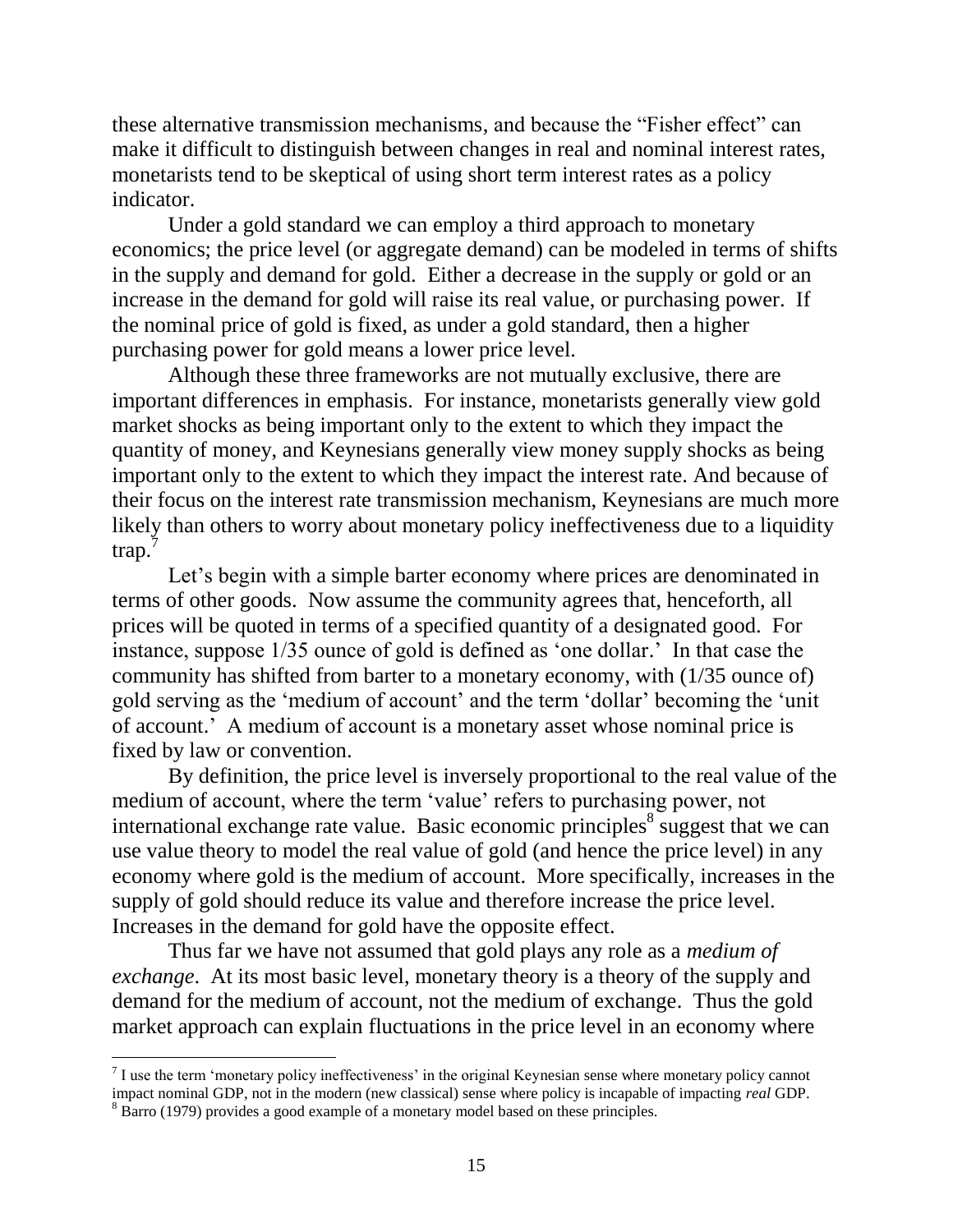gold coins no longer circulate. The replacement of gold coins with paper money does create one additional complication however, a dual medium of account.<sup>9</sup>

Consider the U.S. gold standard circa 1929. Gold coins had been mostly replaced by Federal Reserve Notes (along with several other types of currency.) And many central banks economized on gold by also holding foreign exchange reserves. Under this sort of "gold exchange standard" a 10 percent fall in the price level was equivalent to *both* a 10 percent increase in the value of gold and a 10 percent increase in the value of currency. Thus, in principle, we could model the price level in terms of the supply and demand for either currency or gold. At a purely theoretical level, it is not obvious which of the two approaches would be more useful. After sketching out a gold market model in the next 2 sections I will be able to offer a few preliminary observations as to why the gold market approach is the more useful way of analyzing aggregate demand shocks in the U.S. during the 1930s. I also have an unpublished narrative of the impact of gold market shocks on the financial markets, which provides much more evidence of the superiority of this approach.

#### **6. Some Gold Market Identities**

 $\overline{a}$ 

Monetary theory often begins with a simple identity. In equilibrium, the price level is equal to the ratio of the nominal supply of money (the policy variable) and the real demand for money (which is the focus of the modeling process.) Under the gold market approach a similar identity is used, but it is interpreted somewhat differently. The nominal supply of money is replaced with the (nominal) gold stock, and monetary policy now generally impacts the *demand* side of the market:

$$
P = G_s/g \tag{1}
$$

Where P is the price level,  $G_s$  is the nominal monetary gold stock, and g is the real demand for monetary gold.<sup>10</sup>

 $9<sup>9</sup>$  In the event of devaluation it was understood that it was the monetary link with gold that would be broken, not the link with currency. In one sense, then, currency could be viewed as the dominant medium of account.

 $10$  On theoretical grounds, nominal GDP would represent a better proxy for aggregate demand than the price level. (Recall that for any given level of nominal spending, higher prices mean lower output.) Prices will only work as a proxy for aggregate demand during periods dominated by demand shocks, i.e. during periods where prices and output are moving in the same direction. But because we lack high frequency data for changes in nominal spending, and because the (wholesale) price level was highly procyclical during the Depression, the changes in the WPI and industrial production will often prove to be useful proxies for demand shocks.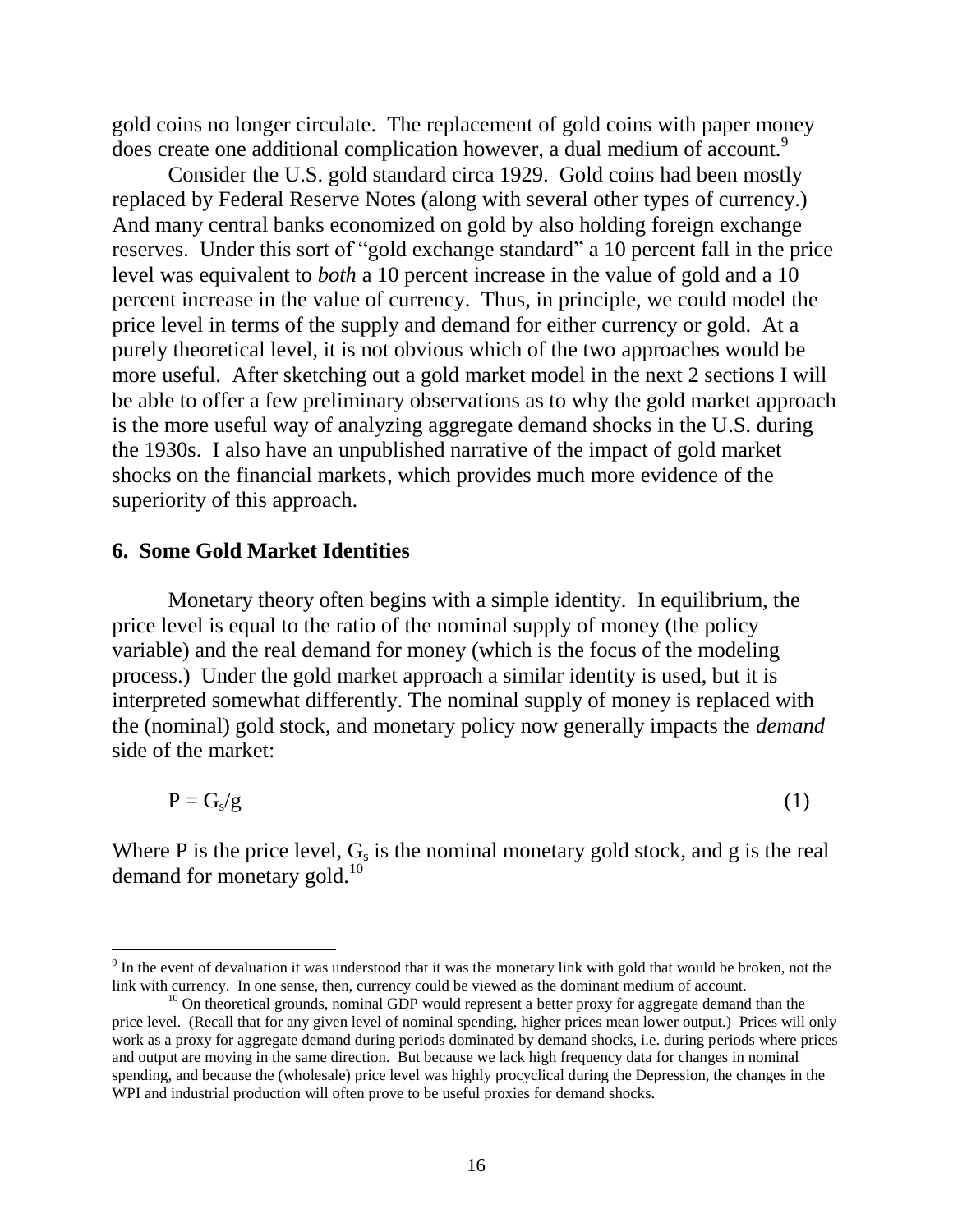From equation 2.1 we can see that price stability would occur if the gold stock increased at the same rate as the real demand for gold. These conditions were approximated (in the very long run) under the nineteenth century gold standard, as price levels showed relatively little long run variation. Even the classical gold standard, however, exhibited substantial short run price level volatility. During the 1920s prices were well above pre-WWI levels, and there was concern about a looming "shortage" of gold, i.e. that future increases in the world gold supply would not be sufficient to prevent deflation. Several experts claimed the world gold stock needed to rise by about 3 percent per year in order to maintain stable prices.

In a 1930 report commissioned by the League of Nations, Gustav Cassel pointed out that the ratio of (annual) gold output to the existing stock of gold had fallen from over 3 percent prior to World War I, to just over 2 percent by the late 1920s. (Because very little gold is lost, this is roughly the rate of increase in gold stocks.) Cassel expressed concern that future gold supplies might be inadequate. On the other hand he also acknowledged that there were many uncertainties on both the supply and demand side of the gold market, and he certainly did not predict the catastrophic deflation that we now know was already underway. As we will see, while the supply side was an aggravating factor, the demand side of the gold market holds the key to the Great Contraction.

Equation 1 is an identity whether we are referring to the supply and demand for all gold, or just the supply and demand for monetary gold.<sup>11</sup> If we focus on monetary gold stocks then flows in and out of private gold hoards show up as changes in the *supply* of monetary gold. This is a bit awkward since one normally thinks of the term "private gold hoarding" as applying to the demand for gold. There are several reasons, however, why it makes more sense to model the supply of monetary gold, rather than the total gold stock. First, we have relatively good monthly data on monetary gold stocks, particularly during the late 1920s and early 1930s. Admittedly, it is also true that we have data on the flow of newly-mined gold. So if gold does depreciate at an extremely low rate then it would be possible to construct rough estimates of the growth rate of the total gold stock, including hoarded gold. But there is a more important advantage to focusing on the monetary gold stock. It simplifies the process of modeling the key determinants of the price level.

It will be useful to segment real monetary gold demand into two components, the gold reserve ratio (r) and the real demand for currency  $(m_d)$ . The

<sup>&</sup>lt;sup>11</sup> During the 1920s and 1930s most gold was used for monetary purposes. (Had most gold been used in filling teeth, then market conditions in the dental industry might have been the most important determinant of the price level.)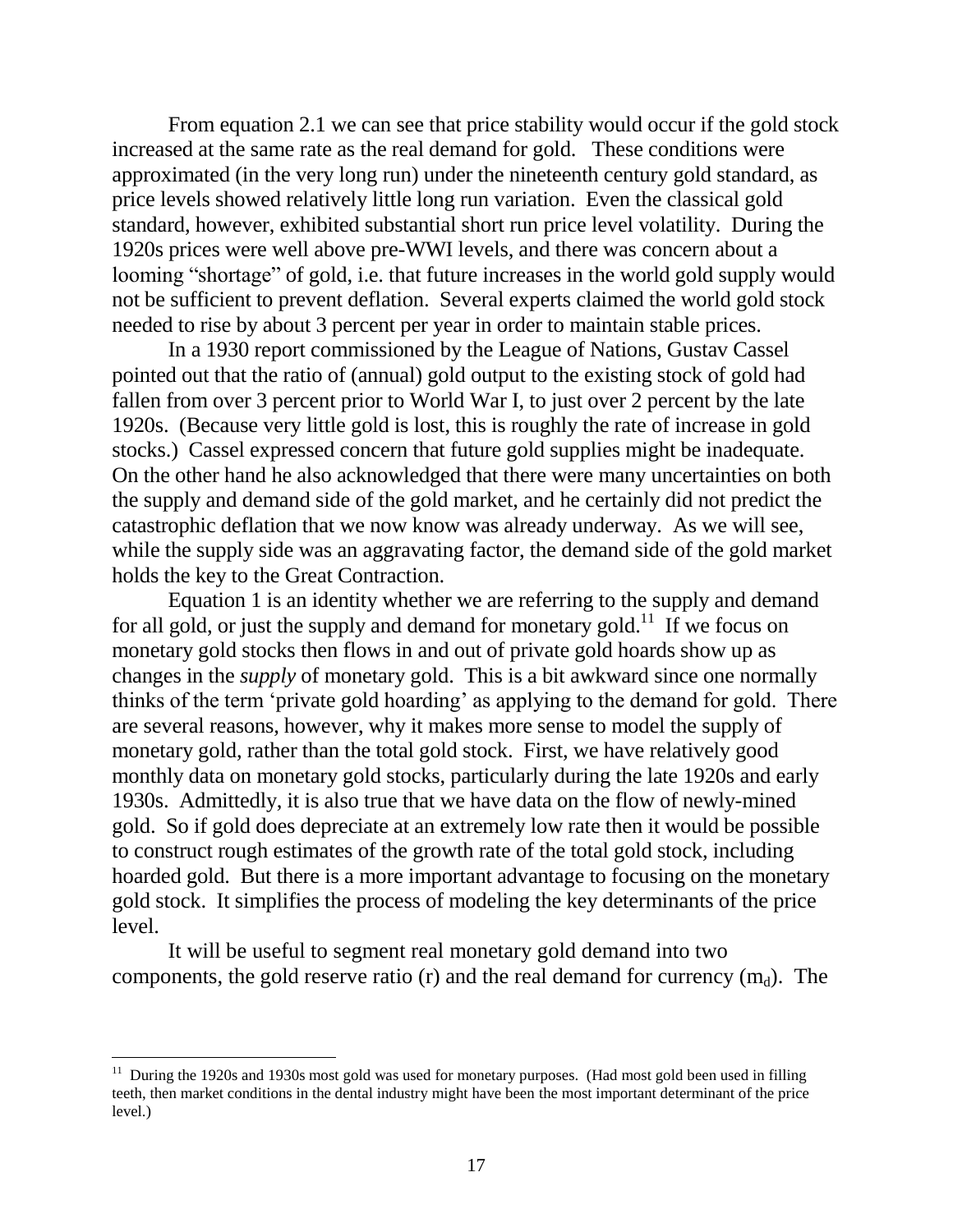gold reserve ratio is then defined as the ratio of the monetary gold stock and the currency stock:<sup>12</sup>

$$
P = G_s^*(1/r)^*(1/m_d) \tag{2}
$$

Thus an increase in the price level can be generated by one of three factors: an increase in the monetary gold stock, a decrease in the gold reserve ratio, and/or a decrease in the real demand for currency. At this level of abstraction the term "gold standard" simply refers to a monetary regime where the nominal price of gold is fixed. As long as the nominal price of gold is constant, and the real value of gold is set in free markets, then we can apply the gold standard model without making any further assumptions about policymakers following "the rules of the game," that is, we do not need to assume a stable gold reserve ratio, or in fact any relationship between the monetary gold stock and the currency stock.

Any definition of money can be used in equation 2. In fact, equation 2 would remain a tautology if we defined "money" as acres of land. However it was ostensibly for the purpose of insuring the convertibility of currency that central banks were required to hold gold reserves. In addition, defining money as currency <sup>13</sup> allows us to use the gold reserve ratio as an indicator of central bank fidelity to one common definition of the "rules of the game." Alternatively, it allows us to use variations in this ratio as an indicator of discretionary monetary policy.

When we apply the gold market approach to U.S. monetary policy during the Depression we are confronted with a nine-month period where the price of gold was not fixed. If we wish to generalize the model to allow for changes in the price of gold (i.e. currency depreciation) we can modify the previous identity by separating the nominal gold stock into the nominal price of gold  $(P<sub>g</sub>)$  and the physical gold stock  $(g_s)$ :

$$
P = (P_g)^*(g_s)^*(1/r)^*(1/m_d)
$$
\n(3)

The right hand side of equation 3 features the four primary variables that will be used in the gold market model of aggregate demand and the price level. Interestingly, all four of these variables played a key role in the Great Contraction and initial recovery. Of course equation 3 is merely an identity, and as such plays

 $12$  This approach was first developed in Sumner (1991.) Bernanke and Mihov (2000) use slightly different ratios to model changes in M1.

<sup>&</sup>lt;sup>13</sup> It might have been better to use the monetary base, which also includes bank deposits at the central bank. However I found it easier to find currency data for many of the smaller countries, and my qualitative findings don't seem to be particularly sensitive to whether currency or base money is used, at least for the larger countries where I did find monetary base data.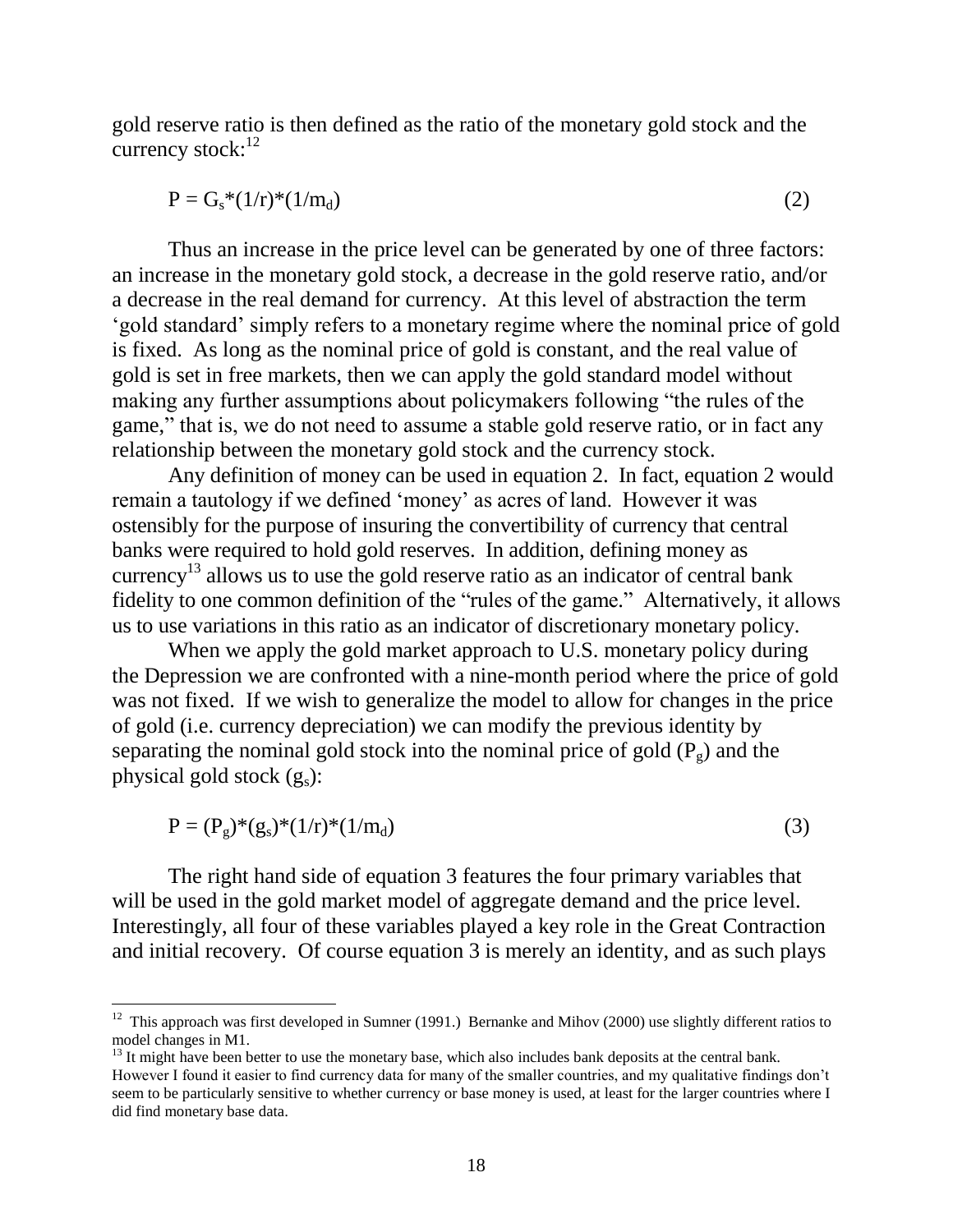roughly<sup>14</sup> the same role in gold market analysis as the equation of exchange plays in monetarist analysis. Critics of the equation of exchange often point out that merely because a change in M or V is correlated with a change in nominal spending, does not prove that the equation is a useful way of thinking about causal relationships. To construct a useful gold market *model* we need to identify the factors that cause variations in these four variables. Then we need to find independent evidence that those causal factors actually did affect aggregate demand. I have an unpublished manuscript that provides evidence of the importance of gold shocks.

### **7. From a Gold Market Identity to a Gold Market Model**

It is not difficult to come up with plausible explanatory variables for the right-hand-side terms in equation 3. Real currency demand is presumably a function of nominal interest rates, real income, risk of bank failures, and tax rates, among other variables.<sup>15</sup> Changes in the (physical) monetary gold stock will depend on the flow of newly-mined gold, as well as industrial demand and private gold hoarding. Both the gold reserve ratio and the price of gold can be viewed as monetary policy indicators. To see which variables were important during the Depression it will be helpful to first look at some data showing changes in each of the key gold market variables. We will begin by focusing on the period when the dollar was still tied to gold, which allows us to abstract from changes in the price of gold. Table 3 shows how variations in each of the variables in equation 2 might have impacted the world price level under the interwar gold standard.<sup>16</sup>

<sup>&</sup>lt;sup>14</sup> The comparison would be even closer if P were replaced with nominal GDP, and  $(1/M_d)$  were replaced with velocity.

 $15$  See Cagan (1965.)

<sup>&</sup>lt;sup>16</sup> The world price level is a weighted average of prices in seven major gold standard economies. The weights are based on each country"s share of world output. During the period from August 1931 to December 1932, Britain departed from the gold standard. Therefore the price level in Britain for that period is converted to a gold basis.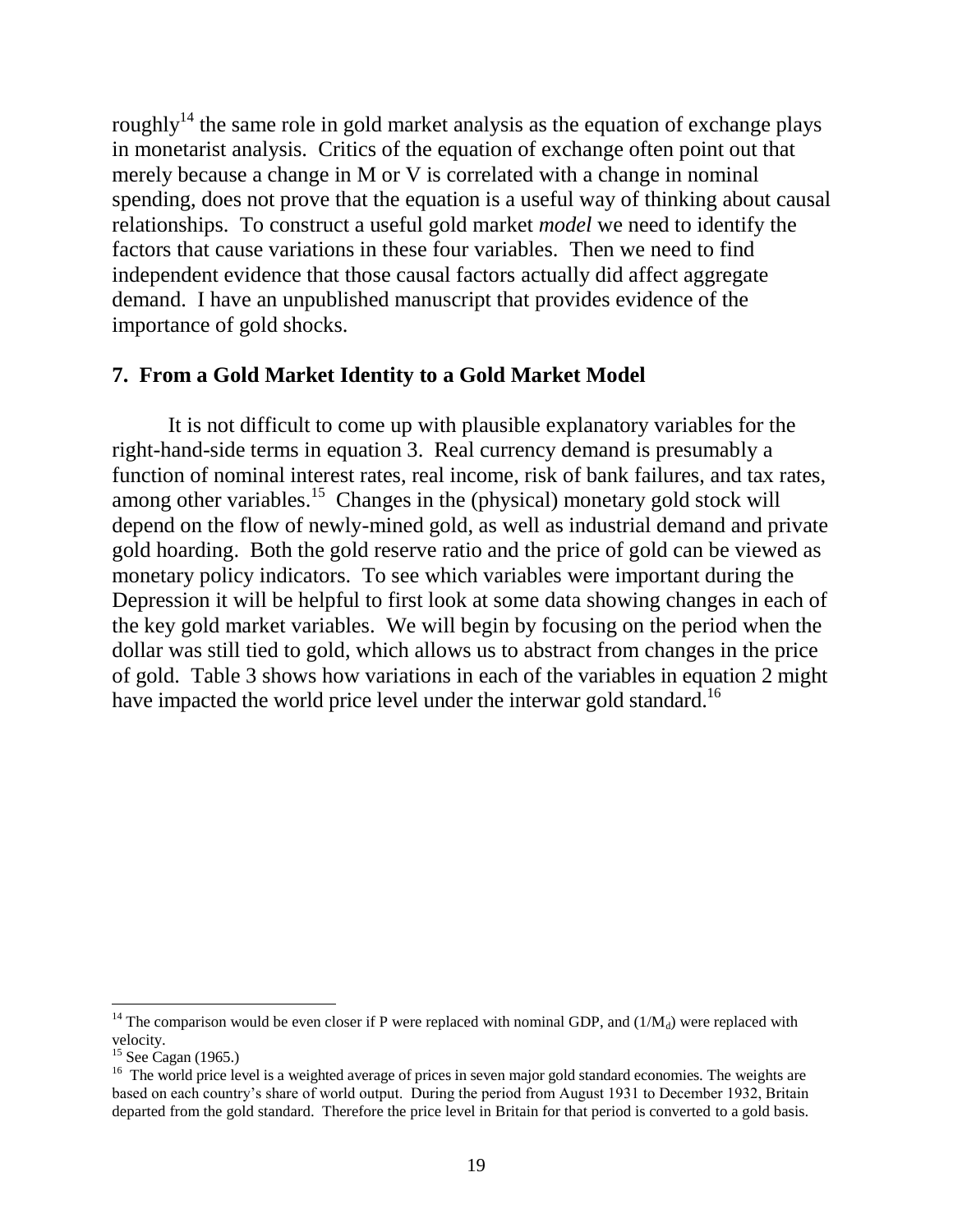# **TABLE 3. The impact of changes in the world gold-reserve ratio, real demand for currency, real demand for gold, and monetary gold stock, on the world price level, 1926-1932.**

#### **Time period**

|                     |         |         | Dec 1926 Jun 1928 Oct 1929 Oct 1930 Aug 1931 Dec 1926 |          |                            |          |
|---------------------|---------|---------|-------------------------------------------------------|----------|----------------------------|----------|
|                     | to      | to      | to                                                    | to       | to                         | to       |
|                     |         |         | Jun 1928 Oct 1929 Oct 1930                            |          | Aug 1931 Dec 1932 Dec 1932 |          |
|                     |         |         |                                                       |          |                            |          |
| $\Delta(\ln 1/r)$   | $-3.98$ | $-3.18$ | $-9.62$                                               | $+1.55$  | $-5.80$                    | $-21.86$ |
| $\Delta(\ln 1/m_d)$ | $-4.05$ | $-2.94$ | $-4.97$                                               | $-16.18$ | $-13.56$                   | $-40.80$ |
| $\Delta(\ln 1/g)$   | $-8.03$ | $-6.12$ | $-14.59$                                              | $-14.63$ | $-19.36$                   | $-62.66$ |
|                     | $+5.82$ | $+5.42$ | $+5.25$                                               | $+3.93$  | $+5.18$                    | $+25.61$ |
| $\Delta(\ln G)$     |         |         |                                                       |          |                            |          |
| $\Delta(\ln P)$     | $-2.21$ | $-0.70$ | $-9.34$                                               | $-10.70$ | $-14.18$                   | $-37.06$ |

 $\Delta$ (ln 1/r) = change in the log of (the inverse of) the gold reserve ratio  $\Delta(\ln 1/m_d)$  = change in the log of (the inverse of) real money demand  $\Delta(\ln g)$  = change in the log of (the inverse of) the real demand for monetary gold  $\Delta$ (ln G) = change in the log of the world monetary gold stock  $\Delta(\ln P)$  = change in the log of the world price level

(All of the percentage changes shown above represent first differences of logs.)

\_\_\_\_\_\_\_\_\_\_\_\_\_\_\_\_\_\_\_\_\_\_\_\_\_\_\_\_\_\_\_\_\_\_\_\_\_\_\_\_\_\_\_\_\_\_\_\_\_\_\_\_\_\_\_\_\_\_\_\_\_\_\_\_\_

**Notes:** Outside the U.S., the currency stock was used as a proxy for the monetary base. The change in the real demand for monetary gold is equal to the sum of the changes in the gold reserve ratio and the real demand for currency. The change in P reflects changes in the monetary gold stock and the (inverse of the) real demand for monetary gold. The changes are not seasonally adjusted. The total change in each variable between 1926 and 1932 is the sum of the changes that occurred in each sub-period. See appendix 3a for data sources.

The most striking event in table 3 is the sharp break in the world price level after October 1929. In the 34 months preceding the stock market crash the world price level had declined by a mere 2.9 percent, whereas over the following 38 months prices it fell  $34.2$  percent.<sup>17</sup> In contrast, there is no obvious change in the growth rate of world monetary gold stocks after October 1929; the annualized rate of

 $17$  The decrease is 28.9% using ordinary percentages. In order to allow changes to be added over categories and across time, the changes in tables 3.1, 3.4, and 4.1 are reported as first differences of logs.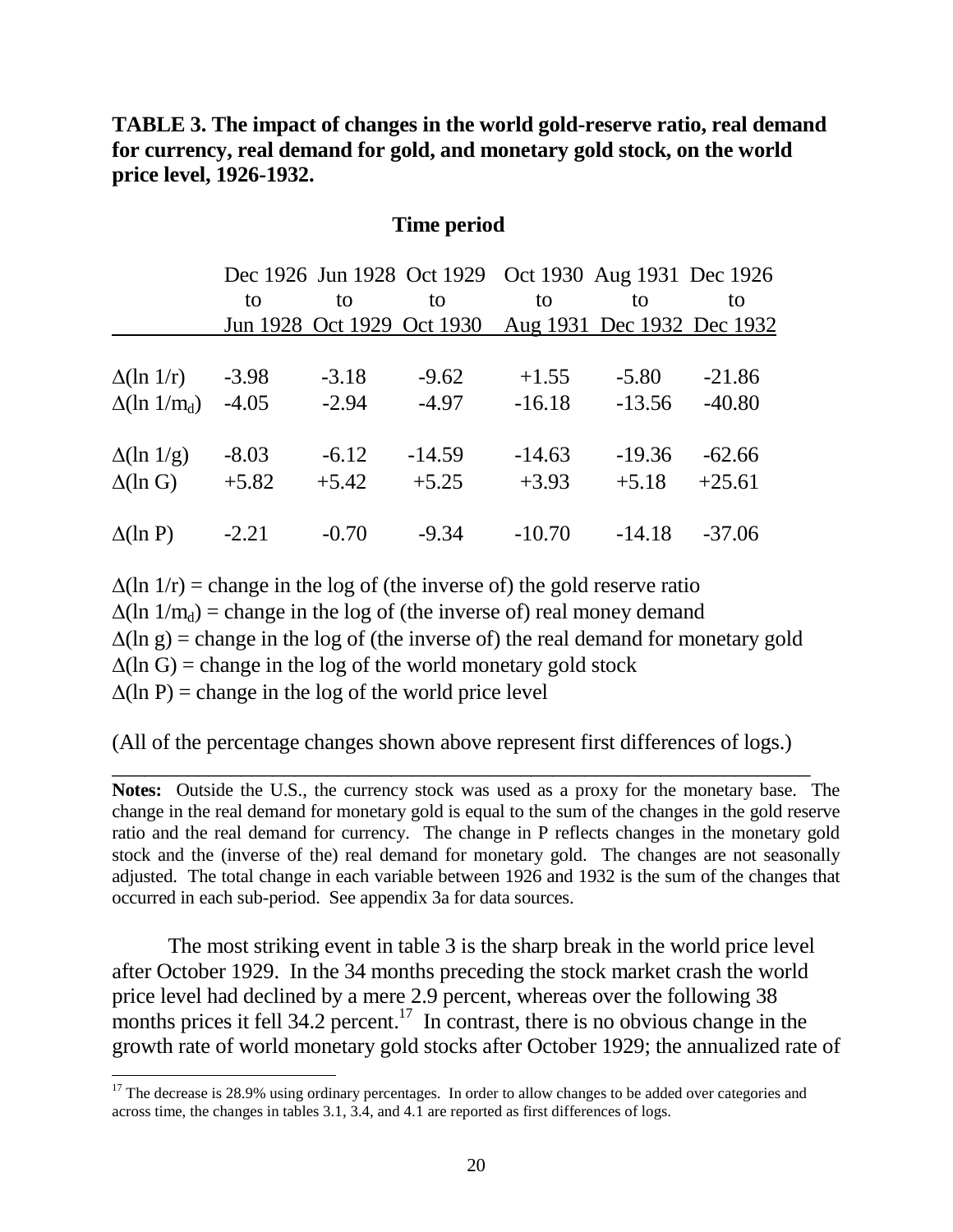growth was actually slightly higher in the latter period. Thus in an accounting sense the Great Deflation of 1929-32 seems to have been triggered by a sharp increase in the demand for monetary gold.

Most gold standard models assume some relationship between the monetary gold stock and the money supply (usually currency or the monetary base.) For instance, a central bank might follow the 'rules of the game,' that is, choose to maintain a proportional relationship between the currency stock and the gold reserve that backs up that money. Thus when we look for reasons why central banks would have sharply increased their real demand for monetary gold, it is natural to first ask whether that increase represented a departure from the rules of the game. To answer this question we need to partition the increase in real gold demand into changes in the gold reserve ratio and changes in the real demand for currency. From table 3, we can see that both of these variables increased sharply during the period from 1926 to 1932. Unfortunately this data does not, by itself, tell us anything about the issue we care most about, which is causality.

Most of the increase in real currency demand occurred between October 1930 and December 1932. Because real income was falling throughout the industrial world during that period, the increase in real currency demand was presumably due to other factors, such as low nominal interest rates and banking instability. The gold standard approach has little to add to traditional monetarist analyses of currency hoarding by Friedman and Schwartz, and others. Instead I will focus my attention on the other three factors in equation 3, gold reserve ratios, the monetary gold stock, and (after 1933) the nominal price of gold.

The world gold reserve ratio rose nearly 22 percent between 1926 and 1932, which is more than one half the size of the concurrent fall in the world price level. Is there a causal relationship between these two changes? This question is perhaps best posed as a counterfactual: What would have happened had the major central banks adhered to the 'rules of the game,' that is, what if they had maintained a stable gold reserve ratio during the late 1920s and early 1930s? To answer this question we would need to calculate the impact of changes in monetary policy (the gold reserve ratio) on the other primary variables; the world monetary gold stock and real currency demand. This turns out to be surprisingly difficult, if not impossible. In fact, we can't even be certain as to whether these secondary effects would have tended to offset or reinforce the direct impact of changes in monetary policy.

At first glance it would seem that the easiest secondary effect to model would be the impact of monetary policy on the size of the world monetary gold stock. If central banks had maintained a stable gold reserve ratio during this period then there presumably would have been less deflation and hence a smaller increase in the real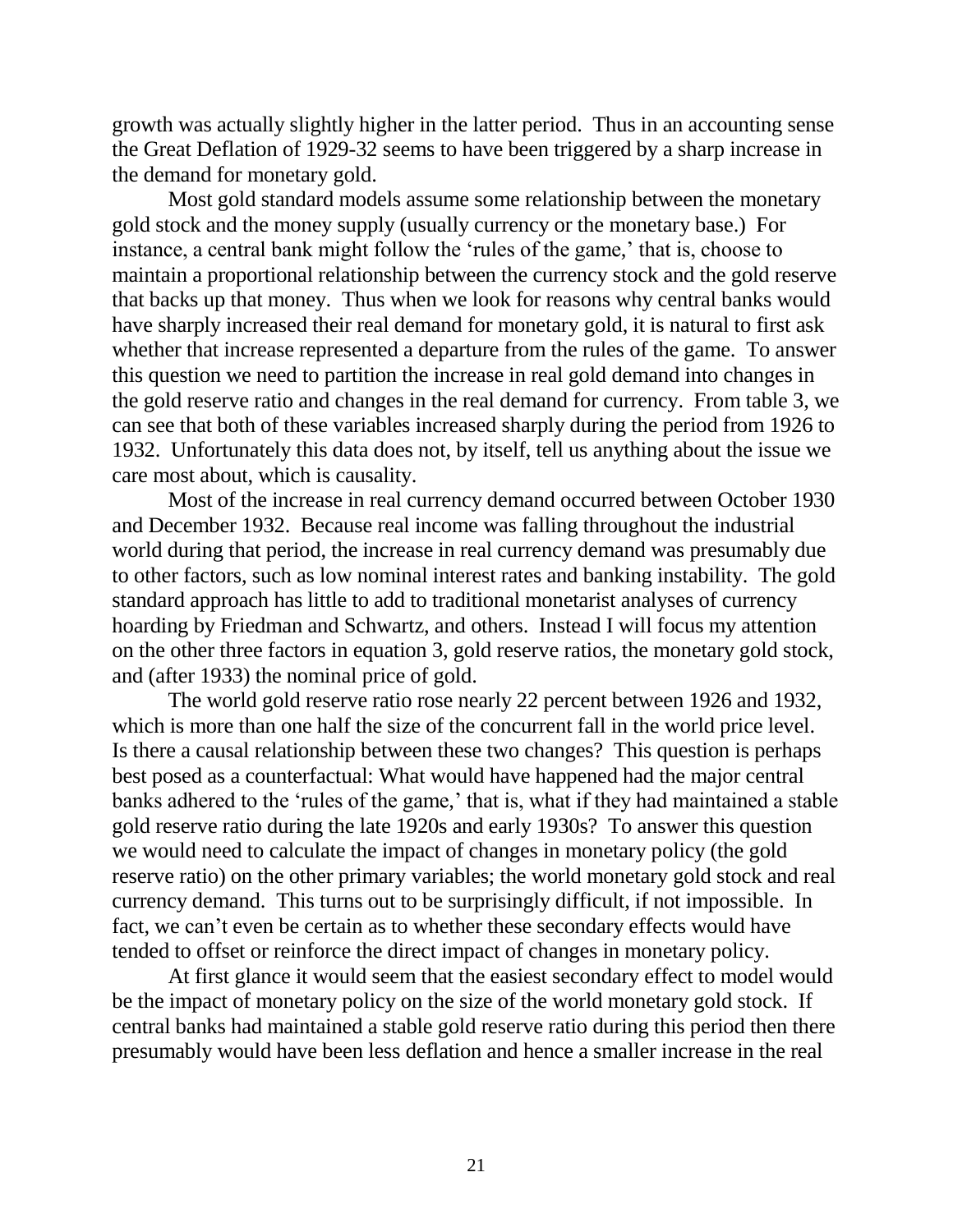value of gold.<sup>18</sup> If we assume that the supply of newly-mined gold is positively related to the (real) value of gold, and that industrial demand is negatively related to the value of gold, then a more expansionary world monetary policy (which reduced the value of gold) would have led to a smaller increase in world monetary gold stocks. A reduction in output from gold mines, as well as increased industrial use of gold, should have partially offset the expansionary impact of the lower gold reserve ratio. Indeed this represents one of the allegedly stabilizing properties of a gold standard regime.<sup>19</sup>

Figure 3 shows the expected short and long run impact of a higher gold ratio on the value of gold, and hence the inverse of the price level (1/P). In the short run a higher gold ratio can sharply increase the value of gold, and sharply reduce the price level. If the supply of monetary gold is relatively elastic, then prices will gradually revert back toward the original level as gold output rises and industrial demand falls. Of course if commodity markets are forward-looking, then the anticipation of this long run effect can moderate any short run price level changes.





A slight acceleration in the growth rate of the world monetary gold stock after October 1929 provides some evidence for the traditional gold standard model. Given the sharp fall in the price level after 1929, however, it is surprising that the supply response was not even greater. After all, the output of the world mining

<sup>&</sup>lt;sup>18</sup> Alternatively, one can think of deflation as reducing the nominal cost of production for a commodity whose nominal price is fixed.

 $19$  See Barro (1979.)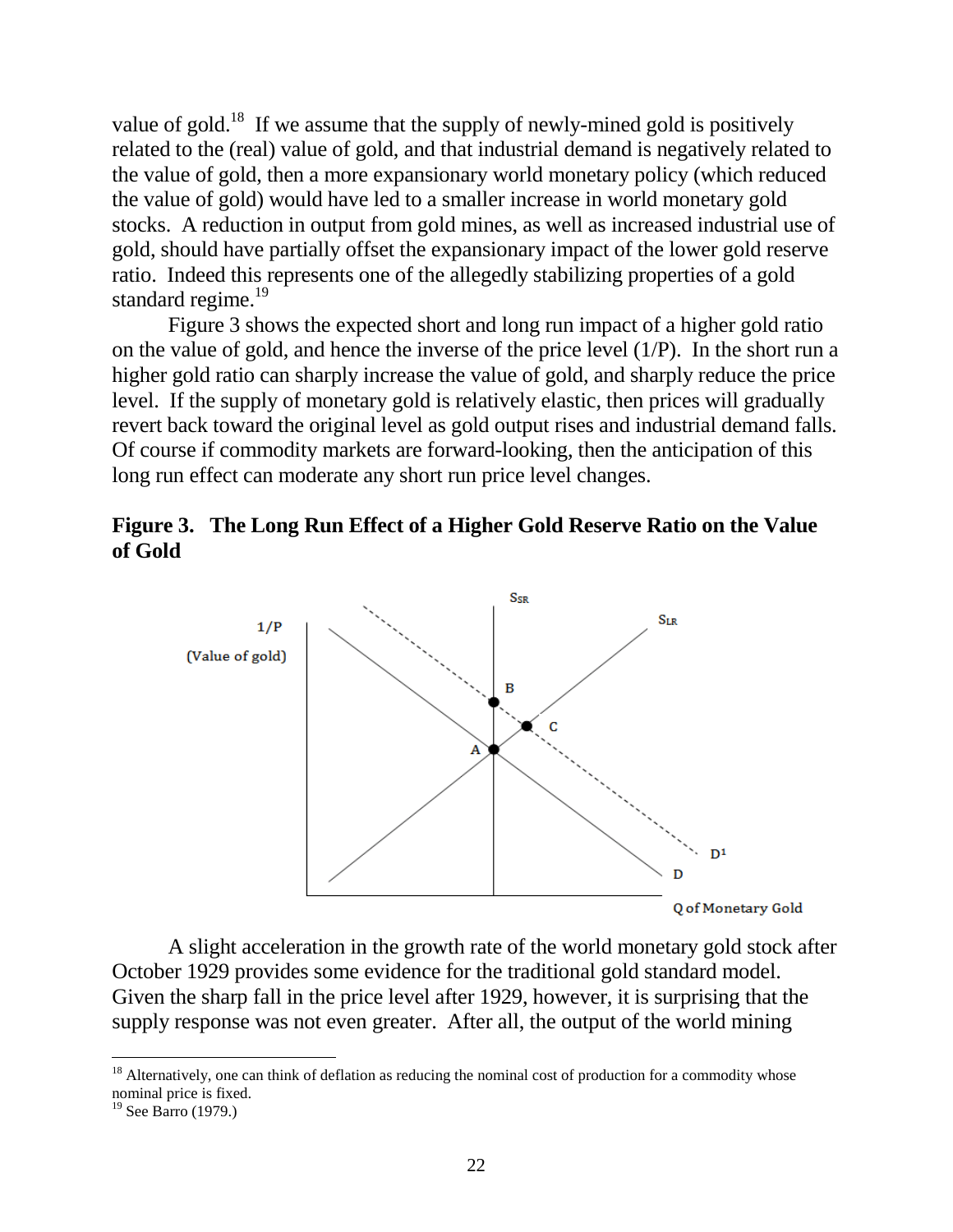industry roughly doubled during the 1930s. And industrial use of gold is believed to have fallen from 20% of the total output to roughly 5% in 1939, probably reflecting both the income and substitution effects.<sup>20</sup> One problem was private non-industrial demand. Beginning in mid-1931, fear of currency devaluation led to private gold hoarding, which slowed the growth of the world monetary gold stock and prevented changes in the supply of monetary gold from having their expected stabilizing impact. In figure 3 private gold hoarding would shift the supply of monetary gold to the left, further increasing its value and reducing the price level.

It is even more difficult to estimate the impact of monetary policy on the real demand for currency. If central banks had maintained a stable gold reserve ratio between 1926 and 1932, i.e. if they had adopted a much more expansionary monetary policy than what was actually implemented, then real income growth would have been greater, and real currency demand might have increased by even more than 41 percent.

Yet one could make an even stronger argument for the opposite effect, for stronger real growth leading to *less* currency hoarding. Currency hoarding tends to occur during depressions, as nominal interest rates are low and depositors anticipate bank failures. If more central bank gold hoarding (i.e. a higher gold ratio) had depressed the economy and increased currency hoarding, then this would have reinforced the impact of the contractionary monetary policy. This is an important point, as it means that the change in the world gold ratio probably *understates* the impact of central bank gold hoarding. It is well known that tight money can set in motion macroeconomic conditions that reduce velocity. The same is true for central bank gold policies. Central bank gold hoarding can lead to a macroeconomic environment that encourages private gold hoarding, as well as currency hoarding.

If monetary policy had been far more expansionary, and the Depression had been significantly milder, it's quite possible that the dramatic increases in real currency demand during the early 1930s would never have occurred. Indeed without the large increase in central banks gold ratios during 1929-30, it is difficult to see any plausible mechanism by which aggregate demand would have plummeted during the 1930s.

Figure 4 shows the case where a higher gold reserve ratio depresses the economy so much that the public begins hoarding and currency. A higher gold reserve ratio, ceteris paribus, represents a rightward shift in the demand for monetary

<sup>&</sup>lt;sup>20</sup> These figures are from Shirras (1940.) Barro (1984) cites a study by Mark Rush that estimated the short-run flow elasticity of supply from mines to be .31. Subtracting out the private demand for gold implies a higher flow elasticity for the supply of *monetary* gold. However the short-run stock elasticity of supply during the late 1920s and early 1930s was probably much smaller than the flow elasticity since the annual increase in the monetary gold stock was only about 4 percent per year during that period.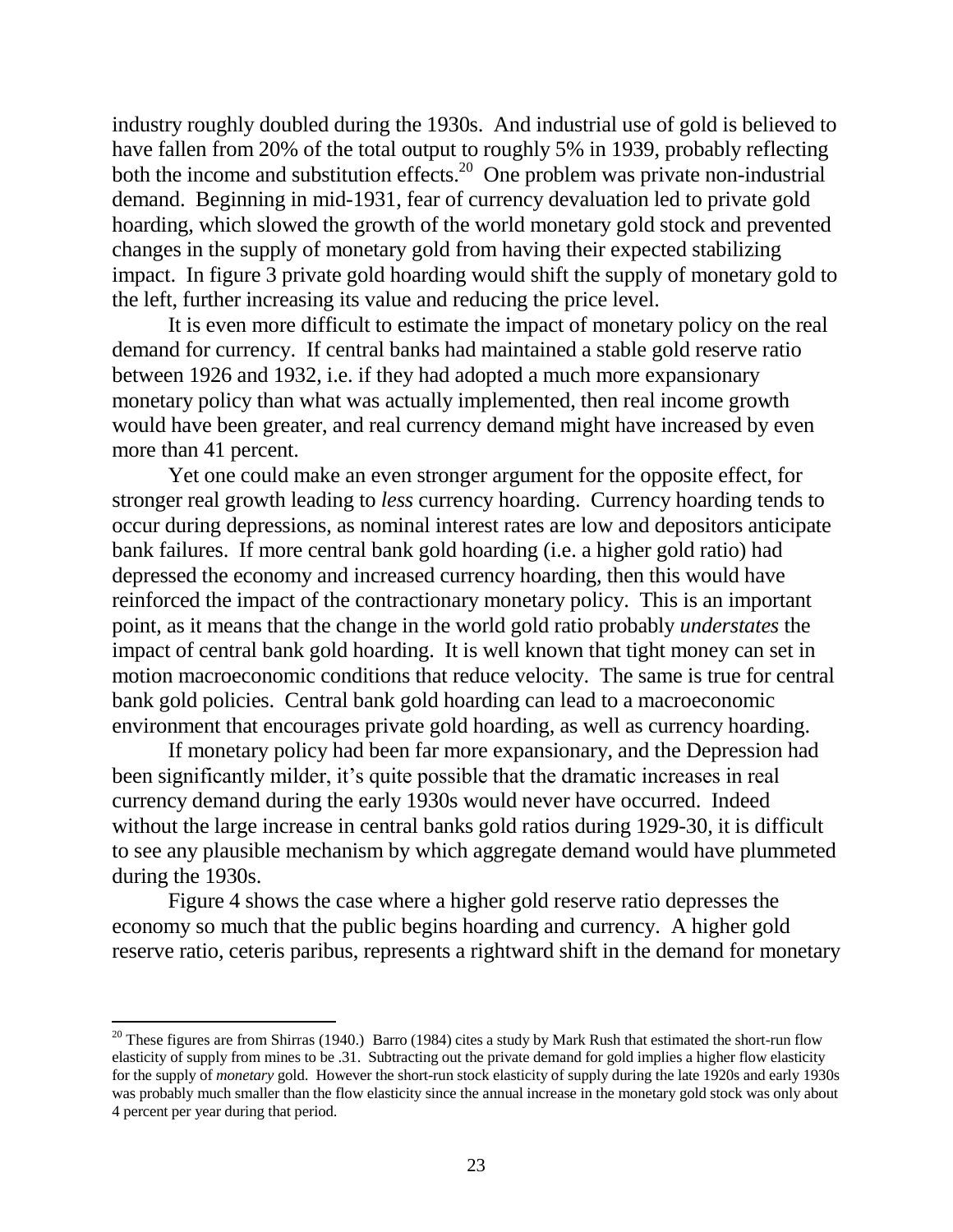gold, and currency hoarding (i.e. higher real currency demand) pushes the demand for monetary gold even further to the right.





The preceding discussion is reminiscent of the old Keynesian/monetarist debate over the effectiveness of monetary policy. Keynes (1936) argued that an increase in the money supply would reduce interest rates, and that the subsequent increase in the demand for liquidity might produce an offsetting decline in velocity. In contrast, Friedman (1969) argued that increases in the money supply growth rate typically lead to increases in real income and higher inflation expectations. These secondary effects tend to increase the velocity of circulation, thus reinforcing the impact of the original monetary shock. The various indirect effects are so complex that it is almost impossible to develop reliable estimates of how changes in the world gold ratio affected the world price level. The actual effects would be highly sensitive to expectations, and thus the deeper institutional setting that shapes those expectations. What we do know is that the world gold reserve ratio rose sharply after October 1929, and that *ceteris paribus* this action would be expected to sharply depress world prices and output.<sup>21</sup> And as shown in figure 2.5, the rise in the gold reserve ratio was associated with sharply falling prices in the US. (The gold reserve ratio is inverted to make it easier to see the correlation):

 $21$  One should not infer from this discussion that there was ever a golden age when countries adhered to the rules of the game. Nurske (1944) showed that interwar central banks failed to adhere to the rules of the game, and Bloomfield (1959) showed that the rules were not even followed during the classical gold standard era (1879-1914.) Rather, the rules of the game provide a useful benchmark to evaluate discretionary monetary policy.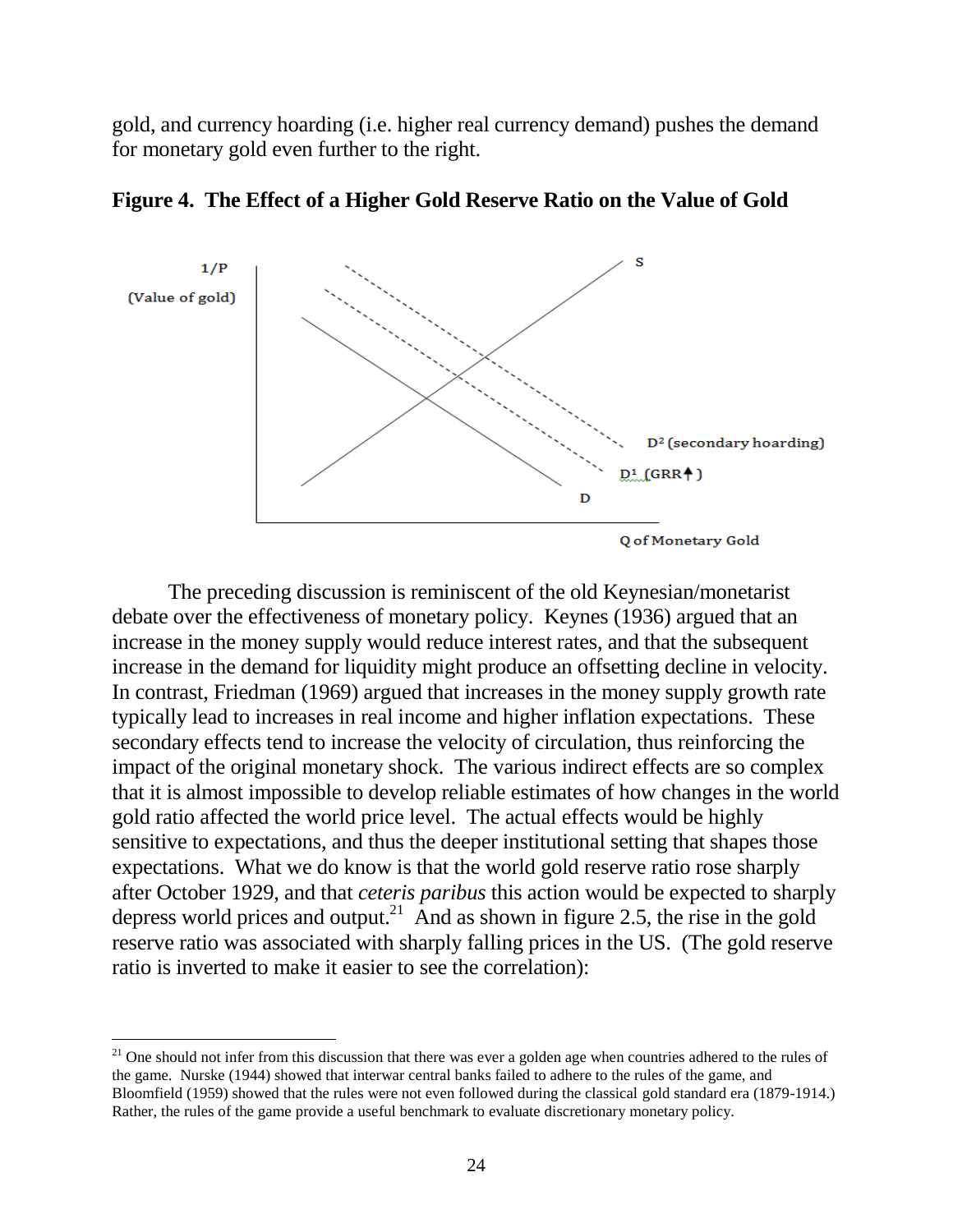

### **8. Private Gold Hoarding and the Supply of Monetary Gold**

The dramatic increase in the world gold reserve ratio between 1926 and 1932 represented gold hoarding by central banks. But private gold hoarding also played a role in the international gold market during the 1930s. Because we lack direct data on private gold holdings we are forced to infer changes in private gold demand by looking at variations in the world monetary gold stock and the output of gold mines.

The world stock of monetary gold grew at a relatively steady rate during the late 1920s and early 1930s. We also have monthly data showing that the flow supply of newly-mined gold was quite stable on a month to month basis. Between January 1929 and June 1931 monthly world gold output fluctuated in a narrow range between \$31 million and \$39 million. And it is widely believed that very little gold is lost each month. Therefore by comparing the data for newly-mined gold with changes in world monetary gold stocks, I was able to derive a fairly accurate estimate of changes in the private stock of gold. Private gold stocks increase whenever the supply of newly mined gold exceeds the net increase in the world monetary gold stock.

In the 30 months between December 1928 and June 1931, the world private stock of gold rose 15 times and declined 15 times. There was only one month during this period when the private stock of gold increased by an amount greater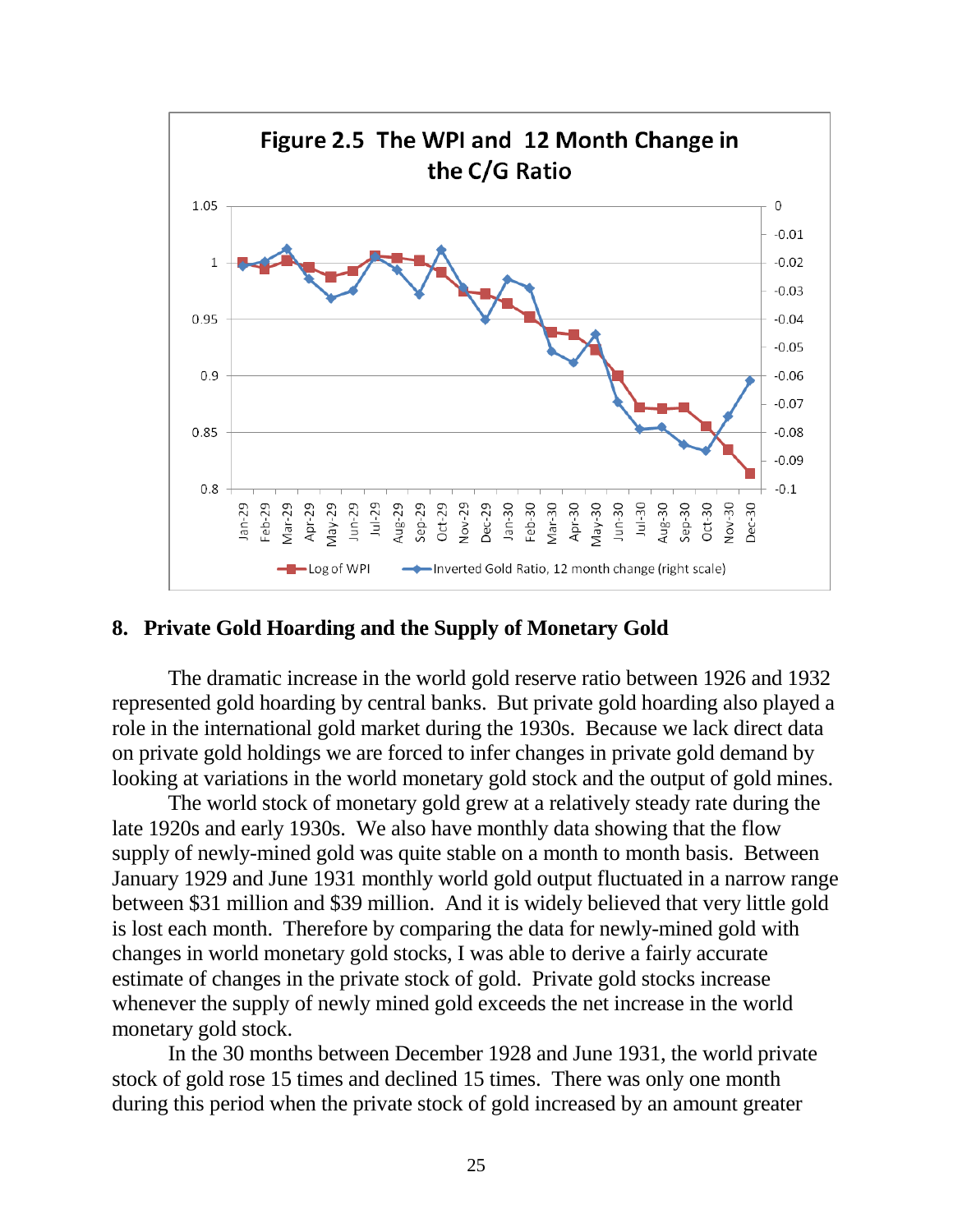than ½ percent of the world monetary gold stock. Then over the next 12 months there were 5 occasions where the stock of privately held gold rose by an amount greater than ½ percent of world monetary gold stocks. Note that July 1931 is precisely when the international gold standard began to fall apart. In mid-1931 the public began to hoard gold as a precaution against currency devaluation, just as they had earlier hoarded currency in fear of bank defaults.

Table 4 shows the (annualized) growth rate of the world monetary gold stock over selected periods during the 1930s:

| <b>Time Period</b>    | <b>DLG</b>      | <b>Event</b>                     |
|-----------------------|-----------------|----------------------------------|
|                       |                 |                                  |
| Dec. 1929 - June 1931 | 6.0 percent     |                                  |
| June 1931 - Oct. 1931 | -3.4 percent    | German/U.K. crises               |
| Oct. 1931 - Apr. 1932 | 6.7 percent     |                                  |
| Apr. 1932 - June 1932 | -8.7 percent    | Deficit Fears, Fed OMPs          |
| June 1932 - Jan. 1933 | 8.4 percent     |                                  |
| Jan. 1933 - Feb. 1933 | $-18.8$ percent | Third run on the dollar          |
| Feb. 1933 - Apr. 1933 | 11.8 percent    |                                  |
| Apr. 1933 - Jan. 1934 | $-0.1$ percent  | Dollar depreciation              |
| Jan. 1934 - Mar. 1935 | 7.6 percent     |                                  |
| Mar. 1935 - May 1935  | $-15.8$ percent | Belgian crisis                   |
| May 1935 - Mar. 1936  | 5.3 percent     |                                  |
| Mar. 1936 - Sep. 1936 | 0.4 percent     | French crisis                    |
| Sep. 1936 - June 1937 | 11.3 percent    | Gold Panic (revaluation fears)   |
| June 1937 - Mar. 1938 | $0.0$ percent   | Dollar Panic (devaluation fears) |
| Mar. 1938 - Dec. 1939 | 9.8 percent     |                                  |
|                       |                 |                                  |

| Table 4. Annualized Changes in World (Physical) Monetary Gold Stock and |  |  |  |
|-------------------------------------------------------------------------|--|--|--|
| <b>Related Crises, 1929 - 1939.</b>                                     |  |  |  |

DLG is the (annualized) first difference of the log of the world monetary gold stock.

 $\overline{a}$ 

This table clearly shows that growth in the world monetary gold stock slowed sharply during periods when currencies were perceived to be at risk. Gold stocks grew especially fast when fears of devaluation receded, or when there were fears of currency revaluation, as in early 1937. And because monetary gold stock data excludes U.S gold coins, table 4 modestly understates the amount of private gold hoarding that occurred during currency crises.<sup>22</sup>

<sup>&</sup>lt;sup>22</sup> For the same reason, table 3 slightly overstates the role of currency hoarding in the Depression. Brown (1940) indicates that Europeans hoarded large quantities of U.S gold coins during the currency crises of the early 1930s. At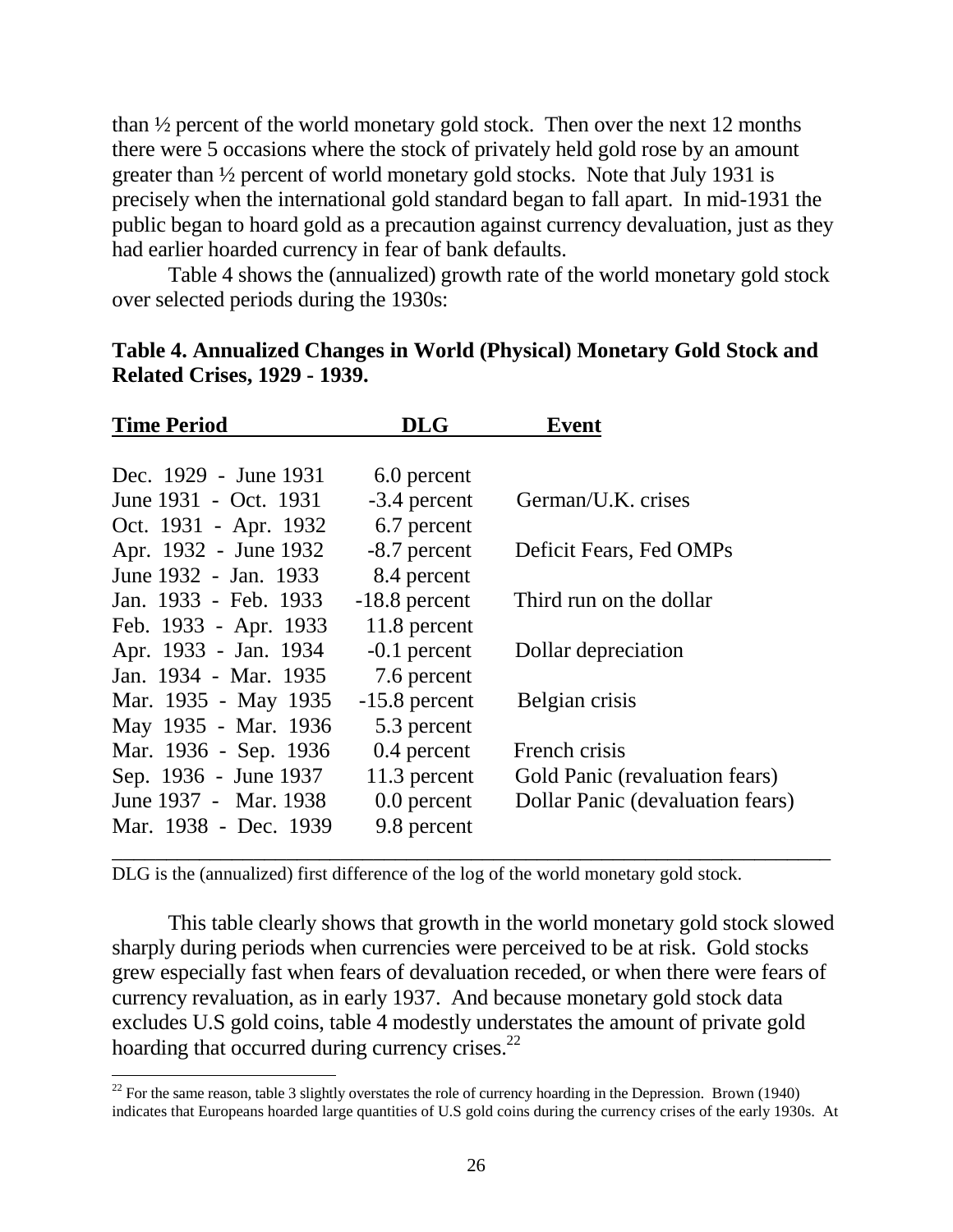Periods of gold hoarding were often correlated with (and perhaps caused) economic contractions in the U.S. Because this issue is so important, and because some economic historians have expressed doubts about this evidence, it is important to first establish that variations in the growth rate of the world monetary gold stock do, in fact, reflect variations in private gold hoarding.

We have already seen that the output of newly mined gold shows little month to month variation. Thus the fact that growth in world gold reserves became highly erratic after June 1931 provides powerful *prima facia* evidence that private gold hoarding was having a significant impact on world gold stocks. But this is not the only evidence we have. Periods of slow growth in the world monetary gold stock were associated with currency crises and that major banks reported widespread private gold purchases during those episodes. If this is what caused variations in private gold hoarding then one might expect an association between changes in the growth rate of the world monetary gold stock and the expected rate of depreciation of major currencies.

Table 5 shows the relationship between the world monetary gold stock and the forward discount for three important currencies during the period from 1931 through 1936. PDISC is the three-month forward discount on the British pound against the U.S. dollar. DDISC and FDISC are the three-month forward discounts on the U.S. dollar and the French franc against the British pound. These forward discounts (which are set at zero when the forward currency is at a premium) represent proxies for currency devaluation fears. GGAP is the difference between the actual world monetary gold stock and a four-year moving average of the monetary gold stock.

that time, the U.S was one of the few countries to still mint gold coins, and the stock of those coins was roughly  $1/30<sup>th</sup>$  the size of the world monetary gold stock.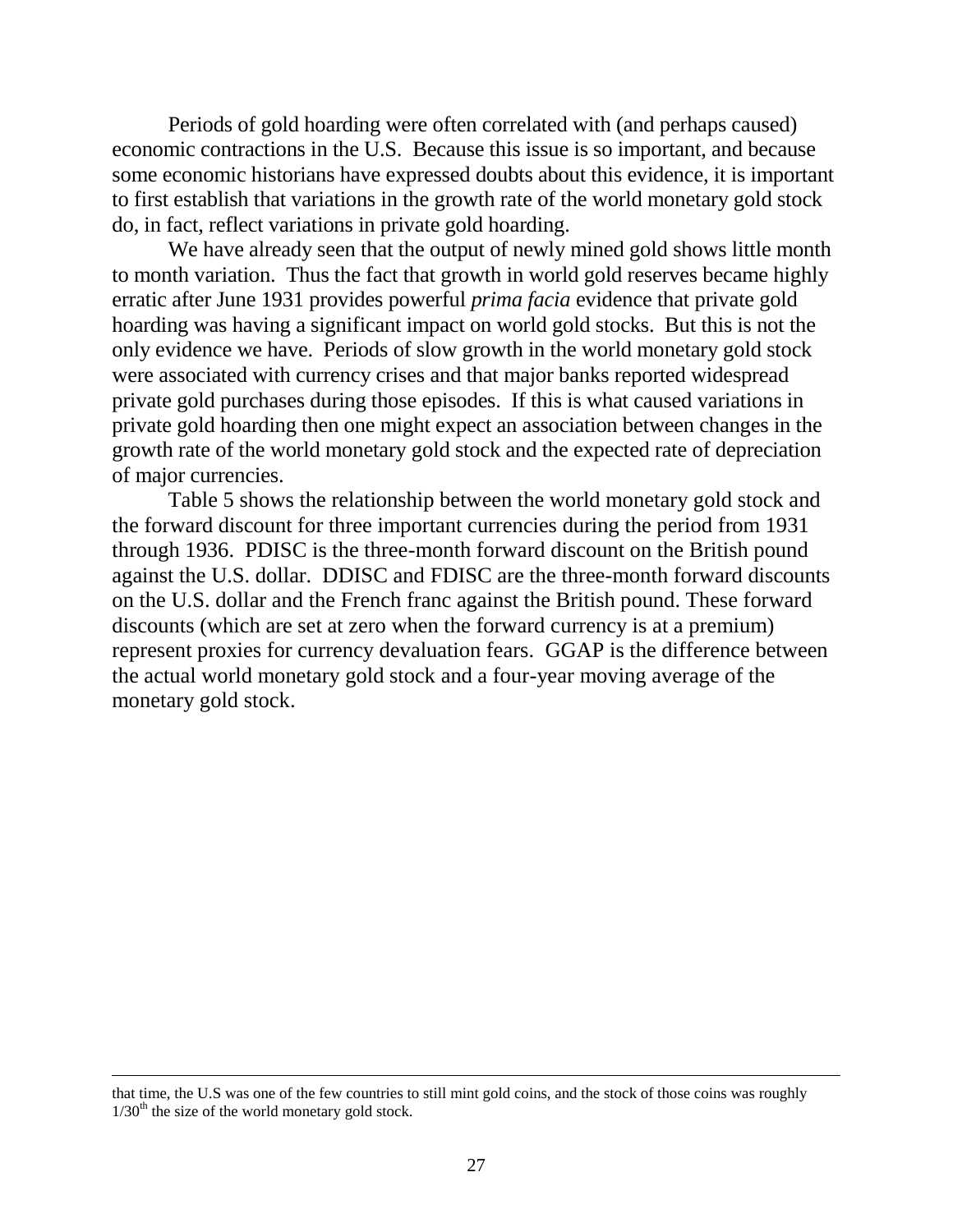# **Table 5. The Relationship Between Variations in the World Monetary Gold Stock and Forward Discounts on the Pound, Dollar and Franc, Jan. 1931 - Dec. 1936, monthly.**

| Independent Variable - GGAP |  |  |
|-----------------------------|--|--|
|-----------------------------|--|--|

| Dependent Variables Coefficient T-statistic |          |           |  |  |
|---------------------------------------------|----------|-----------|--|--|
| <b>PDISC</b>                                | $-.378$  | $(-1.06)$ |  |  |
| <b>DDISC</b>                                | $-0.886$ | $(-3.90)$ |  |  |
| <b>FDISC</b>                                | $-.213$  | $(-4.11)$ |  |  |
| $GGAP_{-1}$                                 | .681     | (10.29)   |  |  |
| Adj. $R^2 = .772$ , n = 72                  |          |           |  |  |

Note: GGAP was constructing by subtracting a four-year moving average of the world monetary gold stock from the actual world monetary gold stock. GGAP-1 is the first lag of GGAP. Diagnostic tests show no evidence of serial correlation.

A regression of GGAP on the three forward discounts, and lagged GGAP, suggests that gold hoarding had an important impact on fluctuations in the world monetary gold stock. The negative coefficients on DDISC and FDISC indicate that increases in the (absolute value of the) discount on the dollar and franc led to reductions in the monetary gold stock, and, by implication, increases in the (unobservable) non-monetary gold stock. If these discounts are good proxies for expectations of devaluation, then these findings suggest that fears of devaluation led to private gold hoarding, which reduced the world monetary gold stock. With the pound not tied to gold for most of this period, it is not surprising that PDISC did not have a significant impact on GGAP.

To summarize, there are four pieces of circumstantial evidence to connect private gold hoarding and variations in the world monetary gold stock:

- 1. Growth in the world monetary gold stock was relatively stable until the onset of currency crises beginning in mid-1931.
- 2. Between 1931 and 1938, periods of slow growth in the monetary gold stocks were associated with currency crises.
- 3. Forward exchange rate data for the U.S dollar and French franc suggests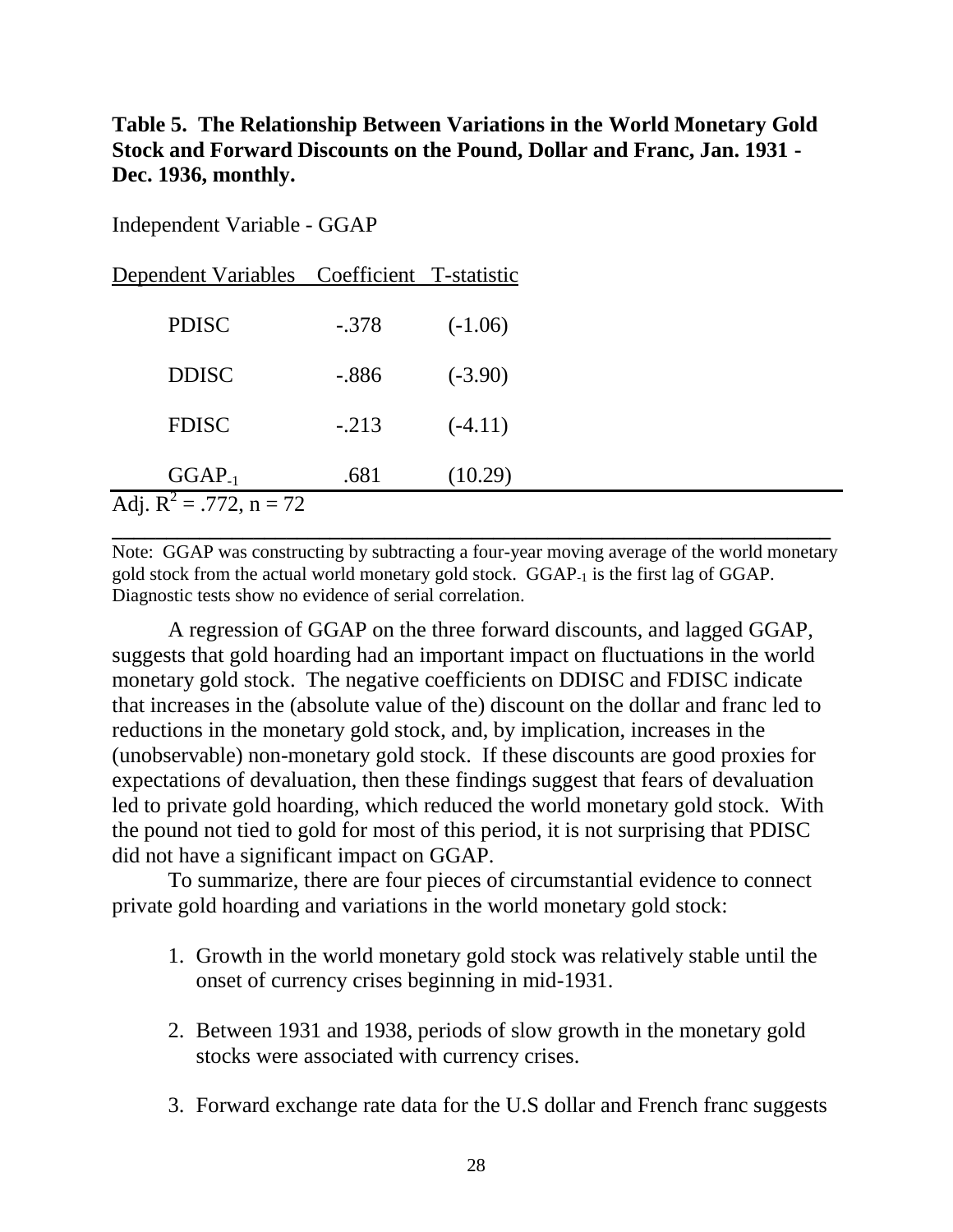that increased expectations of currency depreciation led to slower growth in the world monetary gold stock.

4. Contemporaneous news reports suggest that private gold hoarders were particularly active during these currency crises.

To these four arguments I would add an (admittedly subjective) fifth argument. There are *no plausible alternative explanations*.

There are a number of obvious parallels between the causes and consequences of currency hoarding and private gold hoarding during the Depression. Both were triggered by fears of what can be loosely termed "default", both led to increases in the demand for a medium of account, and both exerted deflationary pressure on the world economy. And yet while previous accounts of the Great Depression focused much attention on currency hoarding, gold hoarding has generally been overlooked.

Although private gold hoarding played an important role in the period after mid-1931, the data in table 3 suggest that any explanation for the large decline in prices between October 1929 and December 1932 must focus primarily on the extraordinary increase in the demand for *monetary* gold. But if private hoarding of gold did not cause the Great Depression, it did play an important role in depressing aggregate demand and prices during certain key episodes, particularly during 1931- 32 and 1937-38. And the "gold panics" (i.e. the periods of gold dishoarding) also had a significant impact during the mid-1930s. If fluctuations in the monetary gold stock were important, then private gold hoarding might also have been expected to influence the financial markets. Indeed there is abundant evidence that gold hoarding did affect stock and commodity prices.

To summarize, there are four gold market variables that can be used to model aggregate demand during the 1930s. It's worth considering just how far the preceding analysis seems to carry us without addressing any of the issues linked to the *international* nature of the gold standard that have so interested economic historians. These issues include Hume's famous price-specie-flow mechanism, McCloskey and Zecher's assertion that domestic money supplies were endogenous under the international gold standard, Eichengreen and Temin"s view that the international gold standard constrained the Federal Reserve during the early 1930s, and Romer"s argument that gold flows to the U.S. contributed to economic recovery during the late 1930s. These issues are important. But it is striking just how much we can do with a model that abstracts from nation states and essentially ignores the "fixed exchange rate" aspect of the gold standard.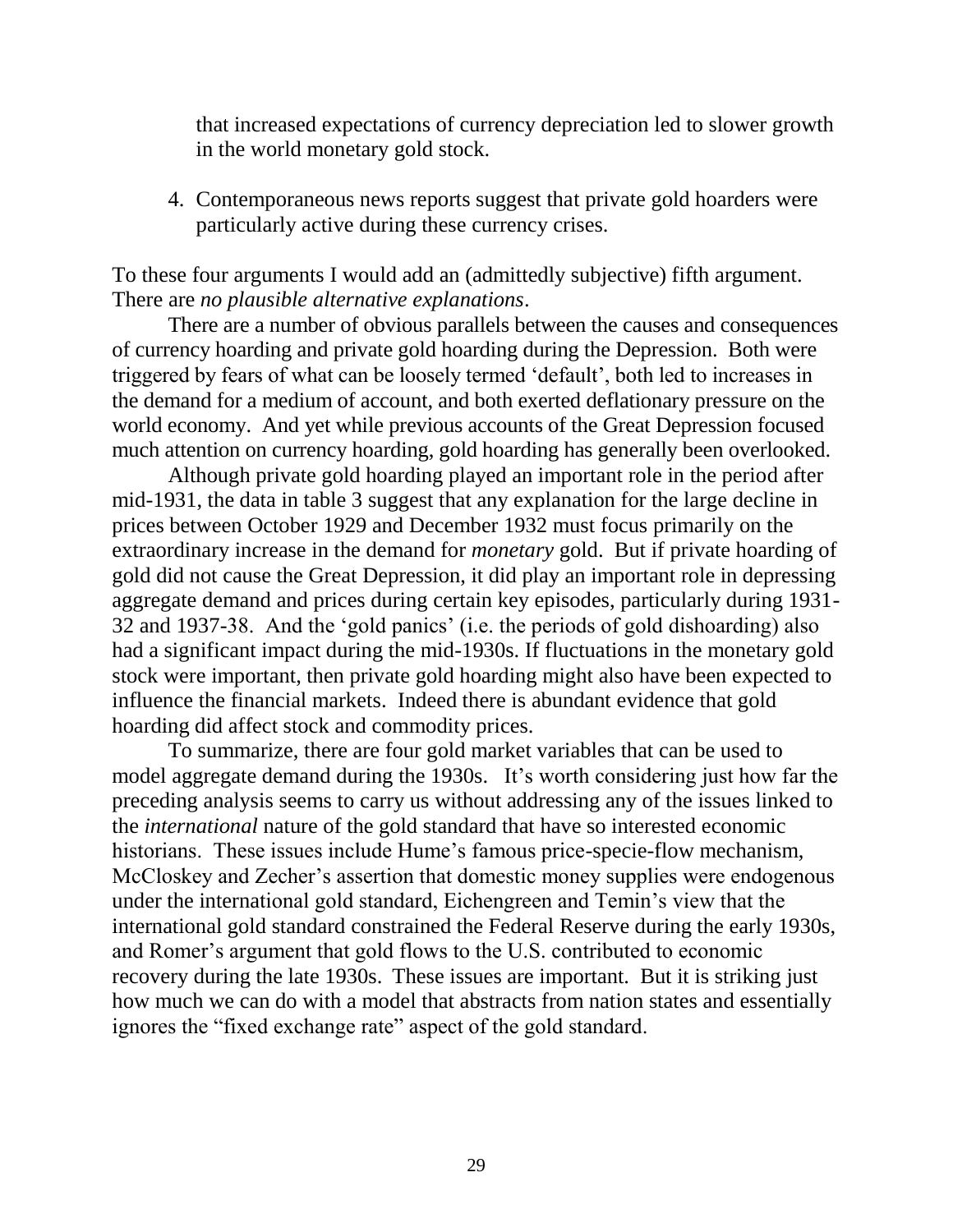# **9. A Brief Narrative of High Frequency Output Changes During the 1930s**

I began this paper with a table showing the erratic path of output during the 1930s. The high frequency changes in industrial production were much larger than one sees during "normal times," especially during periods where there is no official business cycle turning point. I believe the gold/wage model outlined above can explain all of those high frequency changes, whereas other models of the Great Depression are not able to do so. Here is a brief narrative that I develop much more fully in an unpublished manuscript on the Depression:

1. October 1929 to December 1930: Industrial production fell by 29.3%

The world gold reserve ratio, which had been rising gradually during the 1920s, suddenly increased sharply between October 1929 and October 1930. French policy had been tight throughout the 1926-32 period, what changed is that US and British policy became dramatically tighter after October 1929. These three countries explain most of the rise in the world gold ratio, and most of the collapse in world aggregate demand in the year after the stock crash. In November and December 1930, US banking distress further depressed aggregate demand.

2. December 1930 to April 1931: Industrial production rose 2.5%

There were no major shocks to the world economy.

3. April 1931 to July 1932: Industrial production fell by 34.8%.

Banking distress in central Europe led to a German financial crisis in mid-1931, followed by the British devaluation in September 1931. The dollar came under stress during the spring of 1932. These events dramatically increased the demand for gold in two different ways. First, private gold hoarding became a significant problem for the first time during the Depression, and this sharply slowed growth in the world monetary gold stock. (Growth that otherwise would have sped up during the Depression.) Second, fear of dollar devaluation led the so-called "gold bloc" (dominated by France) to replace dollar reserves with gold reserves. And banking distress continued to boost the demand for currency and bank reserves.

4. July to October 1932: Industrial production rose by 13.3%

Private gold hoarding fell sharply after July 1932, as it became clear that expansionary monetary and fiscal policy would not result in dollar devaluation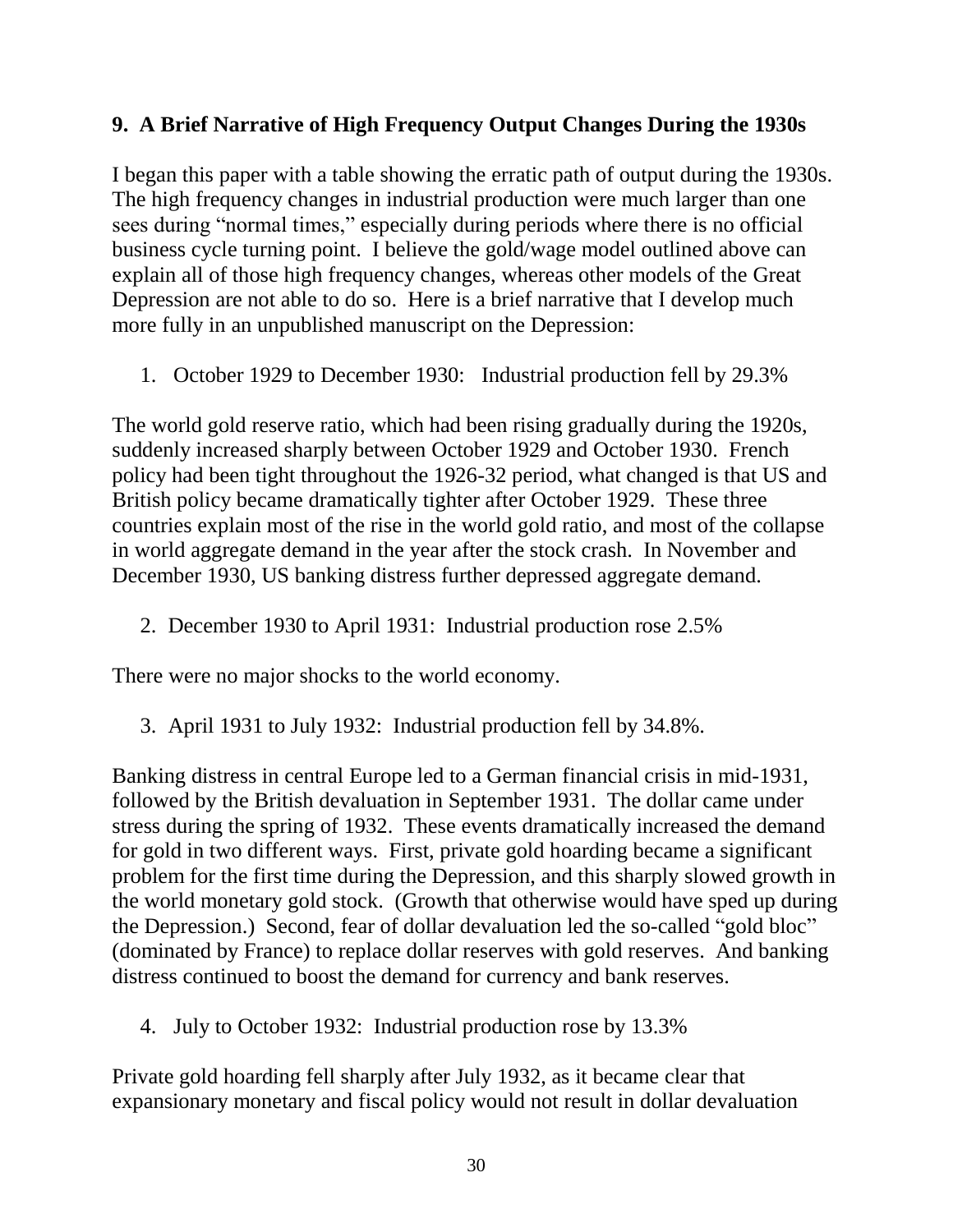under Hoover. By July 1932 the gold bloc had mostly completed its conversion of foreign exchange into gold. With a reduction in gold demand, aggregate demand began rising in the US, pushing up wholesale prices and industrial output.

5. October 1932 to March 1933: Industrial production fell by 9.2%.

A bungled campaign speech by Herbert Hoover led to renewed fears of dollar devaluation. Then during the interregnum there was increasing uncertainty about whether President-elect Roosevelt would devalue the dollar. That led to a run on the dollar, which trigger a severe banking crisis in February 1933. Private gold hoarding increased sharply.

6. March to July 1933: Industrial production soars 57.4%.

In March FDR restricted private ownership of gold, and in April he began depreciating the dollar. Daily movements in the dollar were strongly correlated with specific actions by the FDR administration (indicating the policy was exogenous) and also with all sorts of indicators of rising AD (such as bond risk spreads, equity prices, and commodity prices.)

7. July to November 1933: Industrial production fell by 18.8%.

As part of the NIRA, in late July FDR raised average hourly wages by roughly 20%. The stock market crashed. This wage shock (the first of 5) offset the rise in prices caused by dollar devaluation, and aborted the recovery. Industrial production would not regain July 1933 levels until mid-1935, by which time the Supreme Court had ruled the NIRA unconstitutional.

8. November 1933 to May 1934: Industrial production rose by 15.9%.

With the recovery flagging, in late 1933 FDR renewed his push for dollar depreciation with the greatly underrated gold buying program. Output bottomed out in November and both prices and output began rising again as the dollar depreciated sharply. The drag from the NIRA wage shock made the second round of devaluation seem less effective. It became highly unpopular, and led FDR to repeg gold prices in early 1934.

9. May 1934 to May 1935: Output leveled off, rising by only 3.1%.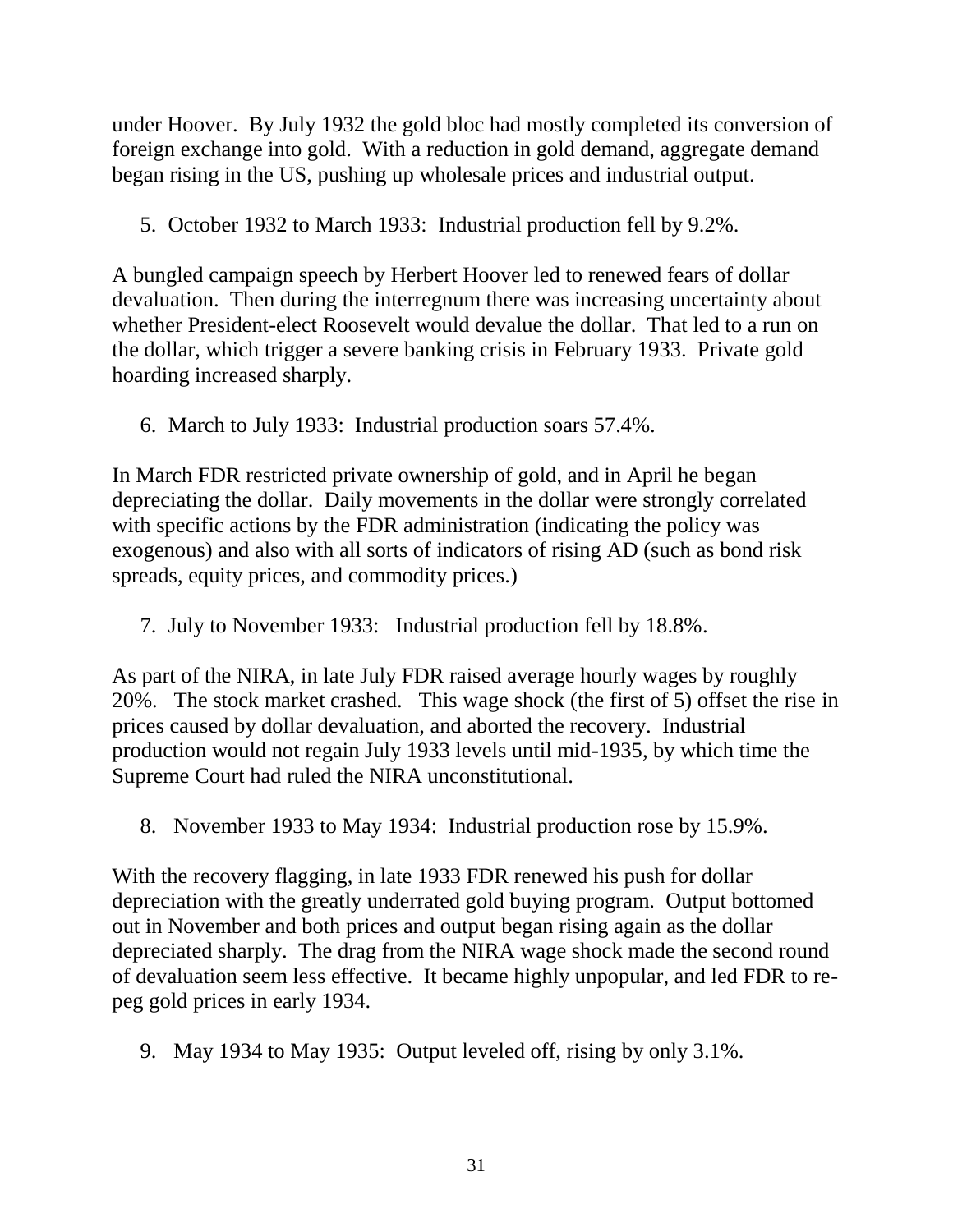The NIRA wage codes were tightened again in the spring of 1934. As nominal wages rose, the recovery faltered, although there was a modest recovery in early 1935.

10. May 1935 to January 1937: Industrial production soared by 38.8%.

After the NIRA was declared unconstitutional in May 1935, wages moderated and output began rising briskly. The when the gold standard collapsed in 1936 the private demand for gold dropped sharply. Monetary gold stocks rose sharply, and wholesale prices began rising rapidly after mid-1936.

11. January 1937 to September 1937: Output relatively flat, down 0.9%.

After FDR won a huge victory in 1936, his union supporters became much more aggressive. Organizing drives enabled by the Wagner Act led to rapid growth in unionization and nominal wages. During the first half of 1937 these wage gains were accompanied by sharp price gains, as a "gold panic" developed. Investors feared the huge wave of gold being dishoarded after the collapse of the gold standard would lead to dollar revaluation. (A crisis that economic historians have mostly ignored.) The net effect of the wage and price shocks was roughly neutral for output, but the economy was actually being buffeted by very two strong forces.

12. September 1937 to May 1938: Industrial production plunged 29.1%.

By the summer of 1937 the gold panic was over, and prices stopped rising. Now the rising wages began to noticeably slow the economy. Fear of dollar revaluation ended, and expectations of future monetary policy began a dramatic turnaround. By the early fall a "dollar panic" began to develop, as there were increasing fears that FDR would devalue as he did in 1933, to give the economy a "shot in the arm." Roosevelt did not devalue, but the private gold hoarding brought a dramatic halt to the rapid growth in the world monetary gold stock, triggering sharply lower expectations of future prices. Aggregate demand and output fell rapidly, and real wages increased.

13. May 1938 to November 1938: Industrial production rose by 23.0%.

In mid-1938 workers began to accept wage cuts, under the pressure of high unemployment. FDR made some expansionary moves short of dollar devaluation (such as gold desterilization), which ended the dollar panic. Gold stocks began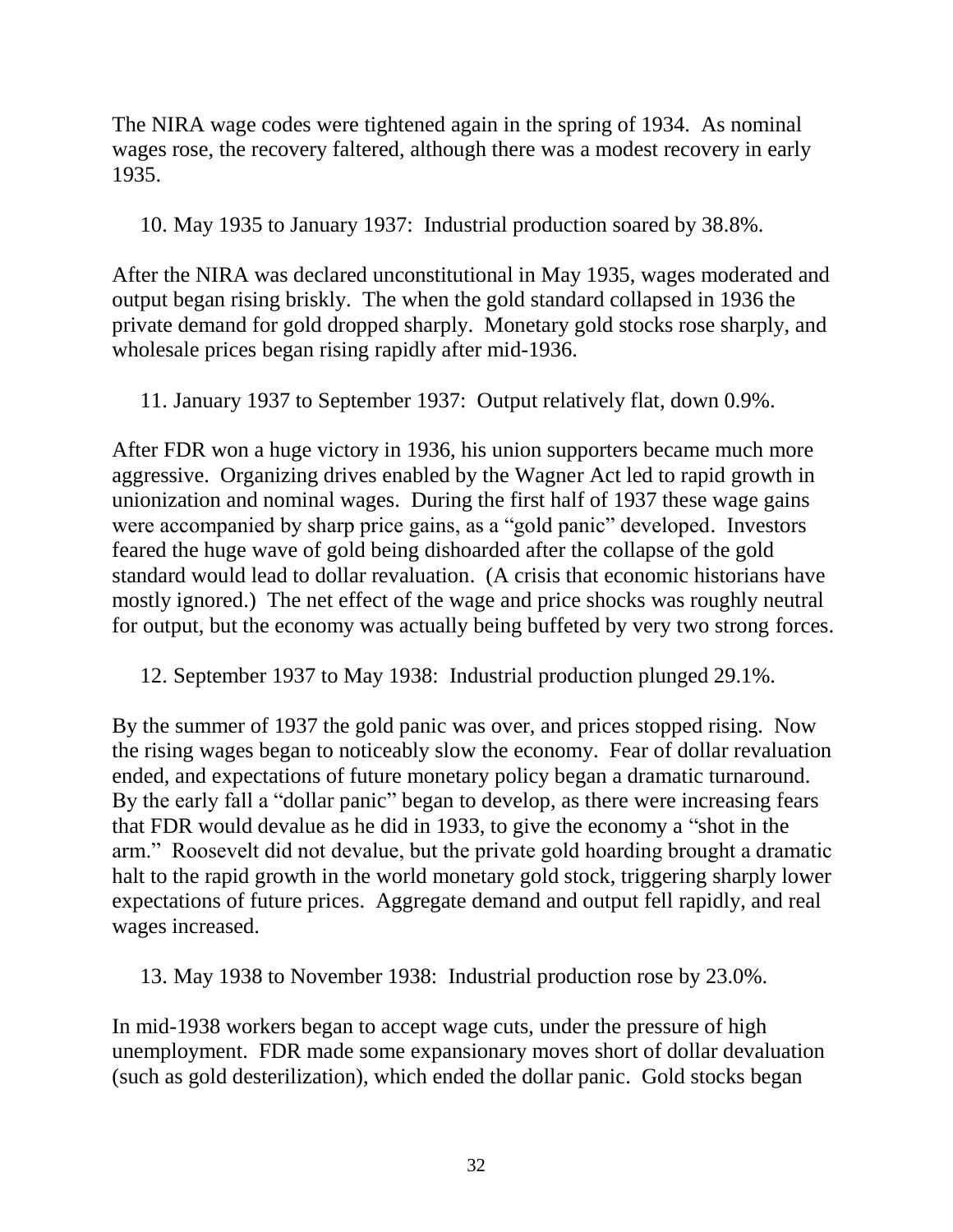rising rapidly again, as gold poured in from Europe (war fears.) As prices leveled off and wages fell, real wages declined and the economy began growing rapidly.

14. November 1938 to May 1939: Output leveled off, rising 1.5%.

In late 1938 FDR enacted the nation"s first national minimum wage law. Average nominal wages rose modestly and the recovery slowed sharply.

15. May 1939 to November 1939: Output rose by 22.4%.

Gold from Europe continued to pour into the US, and wages were flat.

16. November 1939 to May 1940: Output leveled off, falling 2.0%

In late 1939 FDR raised the minimum wage rate from 25 to 30 cents an hour. This was the fifth and last nominal wage shock of the 1930s. Once again, there was a temporary pause in the recovery. All five New Deal wage shocks temporarily stalled the recovery

17. May 1940 to December 1941. Industrial production soared 39.8%.

In the spring of 1940 it became clear that the war was intensifying dramatically. This sharply increased inflation expectations, as gold continued to flow into the US. Prices began rising and by the time Pearl Harbor was attacked the Great Depression was essentially over.

### **10. Summary**

There is no monocausal explanation for the Great Depression. The most promising models emphasize the role of demand shocks in the Great Contraction, the initial recovery, and the relapse of 1937-38. The most important demand shock occurred between 1929 and 1933, when nominal GDP fell by more than half. President Roosevelt"s policy of dollar depreciation boosted output sharply after March 1933, but his high wage policy appears to have reduced aggregate supply and stalled the recovery at five distinct points between 1933 and 1940.

There are many ways of modeling the deflationary monetary policies of the early 1930s. Friedman and Schwartz focused on how Fed decisions, or errors of omission, led to a sharp decline in the broader monetary aggregates. But this approach doesn"t explain why the entire world suffered a severe slump after 1929. More recent studies have emphasized the importance of the international gold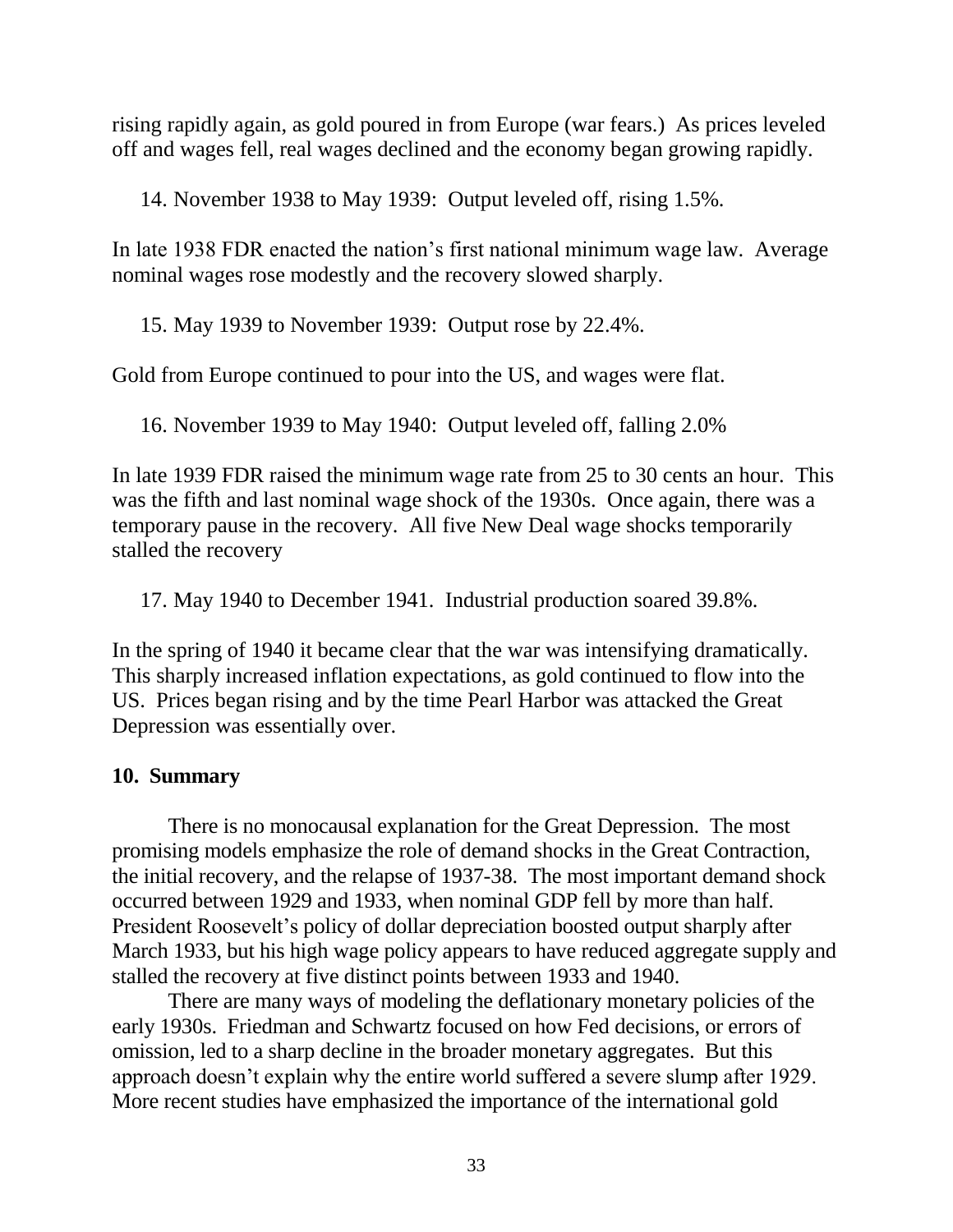standard, but even these studies have failed to explain why a severe slump began in late 1929, and why a relapse occurred in late 1937. The problem was not that these gold standard studies focused too much on the role of gold, but rather too little.

Under an international gold standard the world price level is determined by three fundamental factors: the size of the monetary gold stock, the gold reserve ratio, and the real demand for currency. An increase in the monetary gold stock is inflationary, whereas an increase in the gold reserve ratio and/or an increase in the demand for currency are deflationary. A fourth variable became important when the gold standard was temporarily suspended in 1933 and changes in the price of gold also began impacting the US price level.

In previous studies of the Depression the international gold standard has been a sort of handmaiden to the analysis of stabilization policy, something that constrained monetary and fiscal policymakers, but didn"t really have much direct impact on the price level. In this paper I've suggested that gold market shocks aren't just important when they affect the money supply, rather they *directly affect aggregate demand and the world price level*. This goes against the common-sense intuition of most macroeconomists, who have generally spent their entire careers focused on fiat money regimes with only a single medium of account; money. But the gold market approach is very much consistent with the most recent trends in both new classical and new Keynesian economic theory, which suggest that the most important influence on aggregate demand is changes in the *expected future path of monetary policy*. Gold market shocks often impacted expected future monetary policy far more strongly than changes in the sort of traditional monetary policy tools studied by Friedman and Schwartz.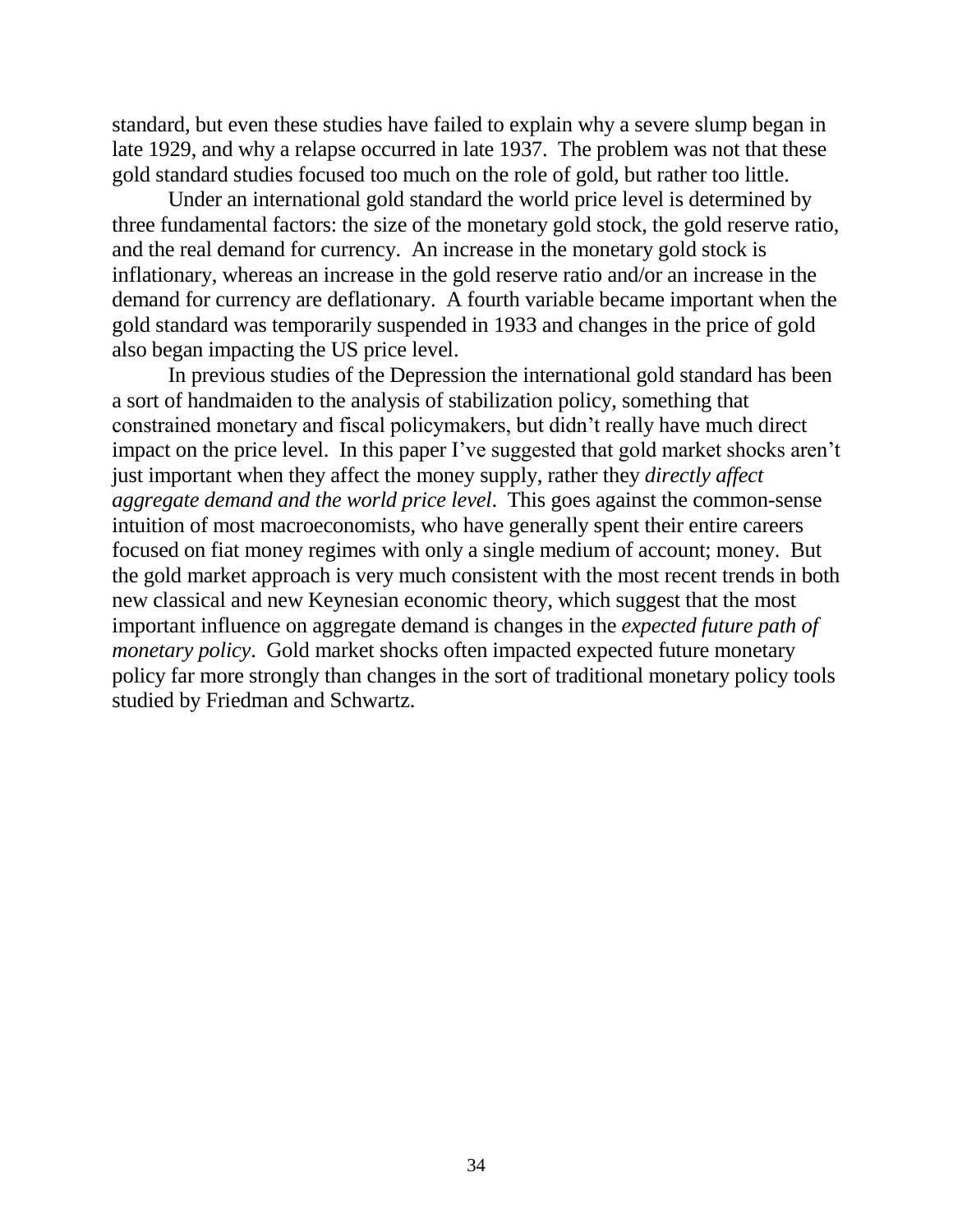#### **Appendix A. Real Wages During the 1930s**

The following table shows the results of regressing the first difference of the log of industrial production on its lagged value, and also the first difference of the log of real wages. Real wages were already strongly countercyclical during the 1920s, and became much more so in the 1930s.

|                         |                      | Period               |                      |  |
|-------------------------|----------------------|----------------------|----------------------|--|
| Independent<br>Variable | 1920-39              | 1920-29              | 1930-39              |  |
| $DLY_{-1}$              | .533<br>(10.51)      | .449<br>(5.18)       | .570<br>(8.79)       |  |
| <b>DLRW</b>             | $-.560$<br>$(-6.00)$ | $-.348$<br>$(-3.00)$ | $-.787$<br>$(-5.52)$ |  |
| Adj. $R^2$              | .453                 | .335                 | .520                 |  |
| $\mathbf n$             | 227                  | 107                  | 119                  |  |

# **Table 6. The Relationship Between Industrial Production and Its Lagged Value and Real Wages, 1920-39, monthly.**

Note: The variables are defined as follows: DLY and DLY<sub>-1</sub> are the first differences of the natural log of industrial production, and its first lag. DLRW and is the first difference of the natural logs of real wage rates of production-workers. Nominal wages are deflated by the Wholesale Price Index. All equations shown in this chapter included a constant term. Tstatistics are in parentheses. A regression of the residuals on the lagged residuals, and other independent variables, shows no evidence of serial correlation.

In earlier research, Stephen Silver and I (1989) found that real wages tend to move countercyclically in periods dominated by aggregate demand shocks and procyclically in periods dominated by aggregate supply shocks. We suggested that these findings were consistent with 'sticky-wage' versions of the AS/AD model. Thus an adverse aggregate demand shock would reduce prices and output in the short run. If nominal wages were slow to adjust, this shock would then produce a (countercyclical) increase in real wage rates. Similarly, supply shocks would generate countercyclical price level movements and procyclical movements in real wage rates.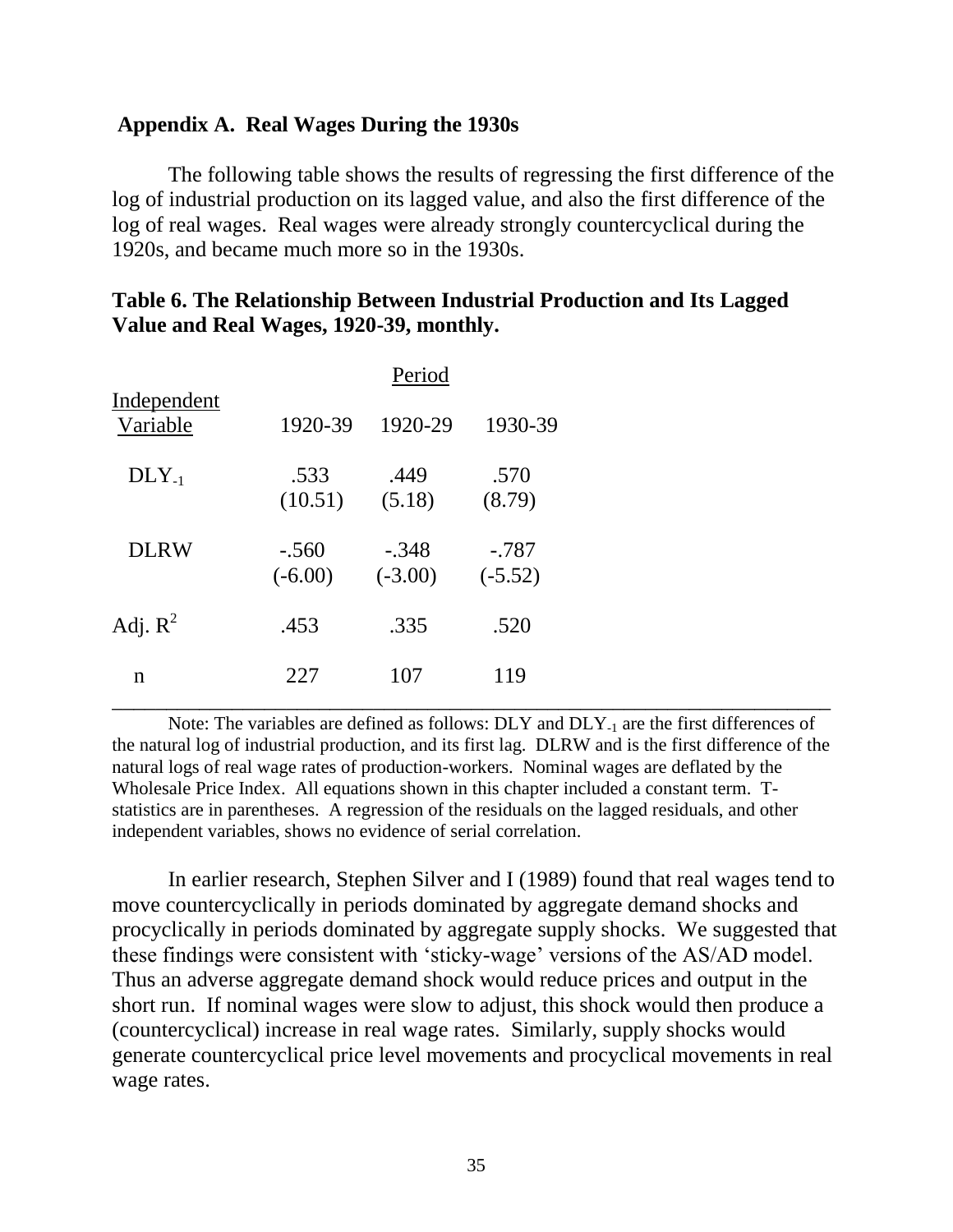### **Appendix B. Data Sources**

The monthly wage data came from two different sources. The 1930s data were taken from the Bureau of Labor Statistics (BLS) production-worker average hourly earnings series. This data is found in *Employment, Hours, and Earnings, United States, 1909-84*, Vol. 1, U.S. Dept. of Labor, Bureau of Labor Statistics, March 1985, p. 57. The 1920s data were taken from the National Industrial Conference Board (NICB) average hourly earnings in manufacturing series reported in Beney (1936, pp. 44-47), and *Survey of Current Business*, 1936-40, various issues. (There is a six month gap in the NICB series from January to June 1922.)

The Wholesale Price Index series are BLS data taken from various issues of the *Federal Reserve Bulletin*. The industrial production series is from *Industrial Production: 1976 Revision*, a 1977 publication by the Board of Governors of the Federal Reserve System.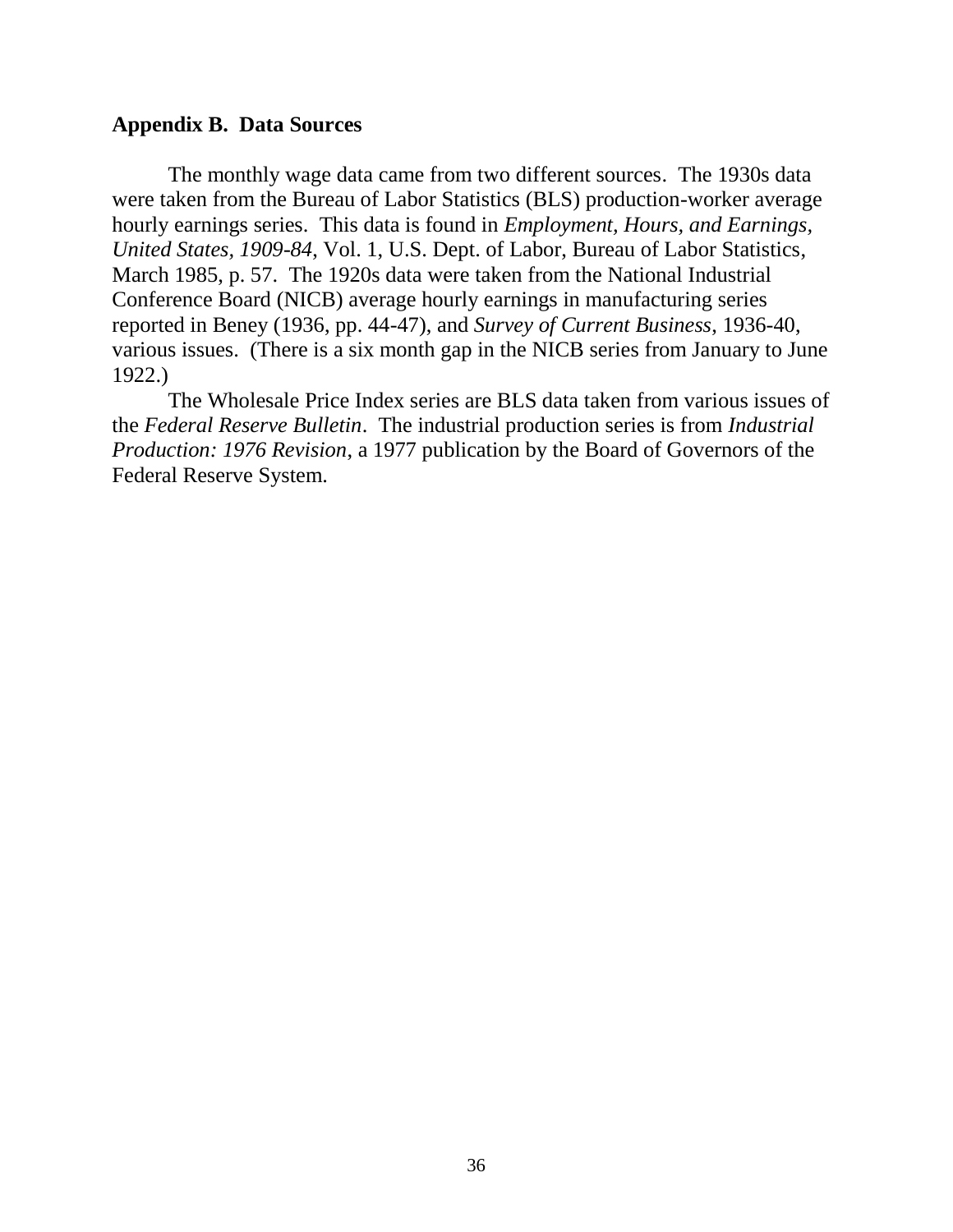## **References**

Barro, R. 1979. "Money and the Price Level Under the Gold Standard", *Economic Journal*, Vol. 89, No. 353, pp. 13-33.

Barro, R. 1984. Some Evidence on the Real Price of Gold, Its Costs of Production, and Commodity Prices -- A Comment", from Bordo, M.D. and Schwartz, A.J., *A Retrospective on the Classical Gold Standard, 1821-1931*, Chicago, The University of Chicago Press, pp. 644-46.

Beney, M. Ada. 1936. *Wages, Hours, and Employment in the United States, 1914-1936*, New York: National Industrial Conference Board.

Bernanke, Ben S. 1995. "The Macroeconomics of the Great Depression: A Comparative Approach", *Journal of Money, Credit and Banking* 27 (February): 1- 28.

Bernanke, Ben S. and Ilian Mihov. 2000. "Deflation and Monetary Contraction in the Great Depression." In *Essays on the Great Depression,* by Ben Bernanke. Princeton: Princeton University Press, pp. 108-60.

Bloomfield, Arthur I. 1959. *Monetary Policy under the International Gold Standard.* New York: Federal Reserve Bank of New York.

Brown, W.A., Jr. 1940. *The International Gold Standard Reinterpreted, 1914- 1934*. Volume II, New York: NBER.

Cagan, P. 1965. *Determinants and Effects of Changes in the Stock of Money, 1857-- 1960*, New York, National Bureau of Economic Research.

Eichengreen, Barry. 1992. *Golden Fetters: The Gold Standard and the Great Depression, 1919-1939*. New York: Oxford University Press.

Eichengreen, Barry. 2004. Viewpoint: Understanding the Great Depression. *Canadian Journal of Economics*, 37, 1, pp. 1-27.

Friedman, Milton. 1969. "The Optimum Quantity of Money." In *The Optimum Quantity of Money and Other Essays*. Chicago: Aldine Publishing Company, pp. 1-50.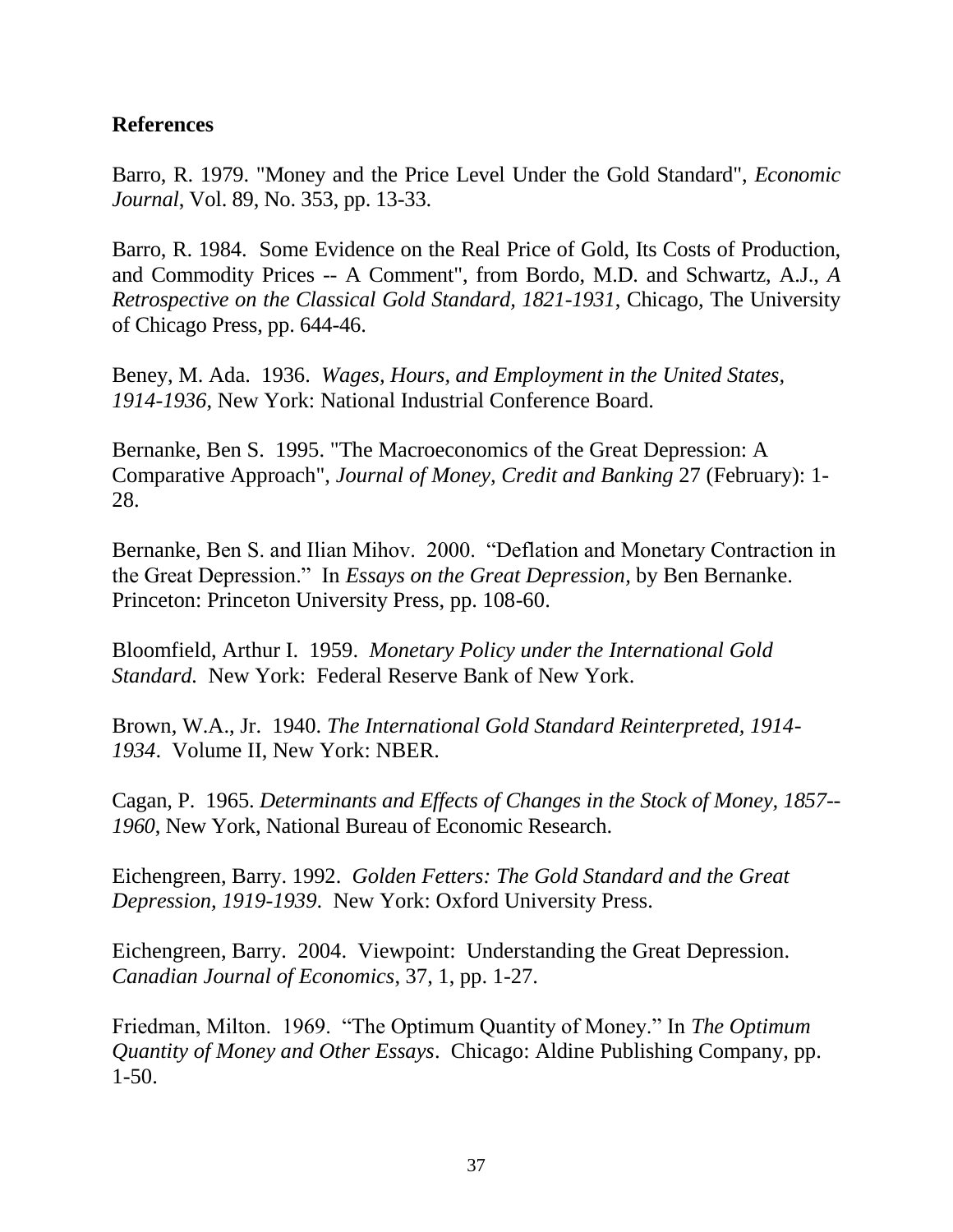Friedman, M. and Schwartz, A. 1963 [1971]. *A Monetary History of the United States, 1867-1960*, Princeton, Princeton University Press.

Glasner, David. 1989. *Free Banking and Monetary Reform.* Cambridge: Cambridge University Press.

Hawtrey, R.G. 1947. *The Gold Standard in Theory and Practice*, London, Longmans, Green and Co.

Johnson, H. Clark. 1997. *Gold, France, and the Great Depression*, New Haven: Yale University Press.

Keynes, John M. 1936 [1964]. *The General Theory of Employment, Interest, and Money*. New York: Harcourt, Brace & World, Inc.

League of Nations. 1930 . *Interim Report of the Gold Delegation*. Financial Committee, League of Nations.

McCloskey, Donald N., and J. Richard Zecher. 1984. "The Success of Purchasing Power Parity: Historical Evidence and Its Implications for Macroeconomics," in: M.B. Bordo and A.J. Schwartz, eds., *A Retrospective on the Classical Gold Standard, 1821-1931*, Chicago: University of Chicago Press.

McCloskey, D.N. and Zecher, J.R. 1976. "How the Gold Standard Worked, 1880- 1913", from Frenkel, J.A. and Johnson, H.G., *The Monetary Approach to the Balance of Payments*, Toronto, University of Toronto Press, pp. 357-385.

Mundell, Robert A. 2000. "A Reconsideration of the Twentieth Century." *American Economic Review* 90, 3, pp. 327-40.

Nurske, R. 1944. "The Gold Exchange Standard", from *International Currency Experience*, Geneva, League of Nations, pp. 27-46.

Romer, Christina D. 1992. "What Ended the Great Depression?" *Journal of Economic History* 52 (December): 757-84.

Shirras, G. Findlay. 1940. The Position and Prospects of Gold. *Economic Journal*. 50, 198/199, pp. 207-23.